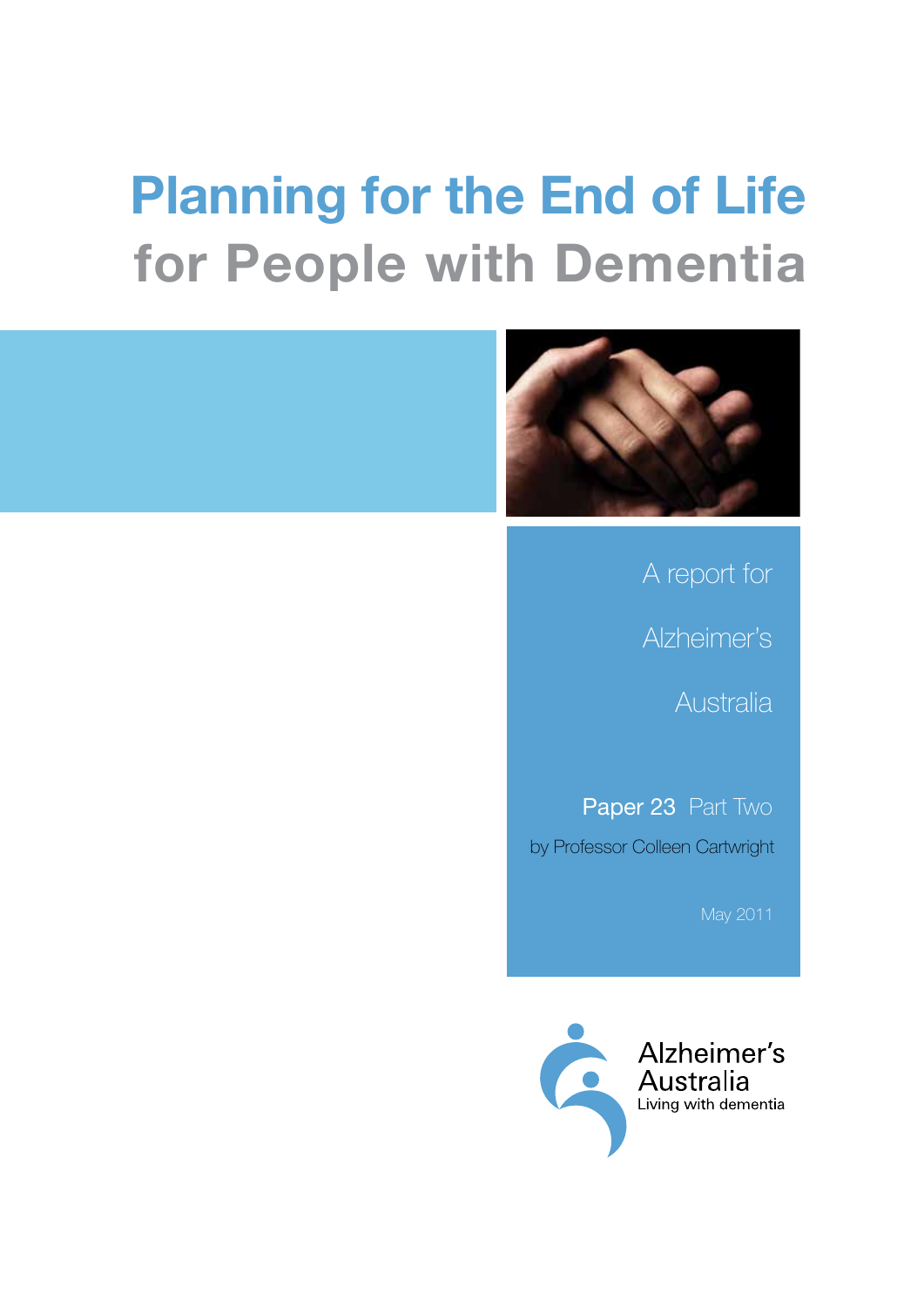© Alzheimer's Australia 2011 ABN 79 625 582 771 ISBN 978-1-921570-14-8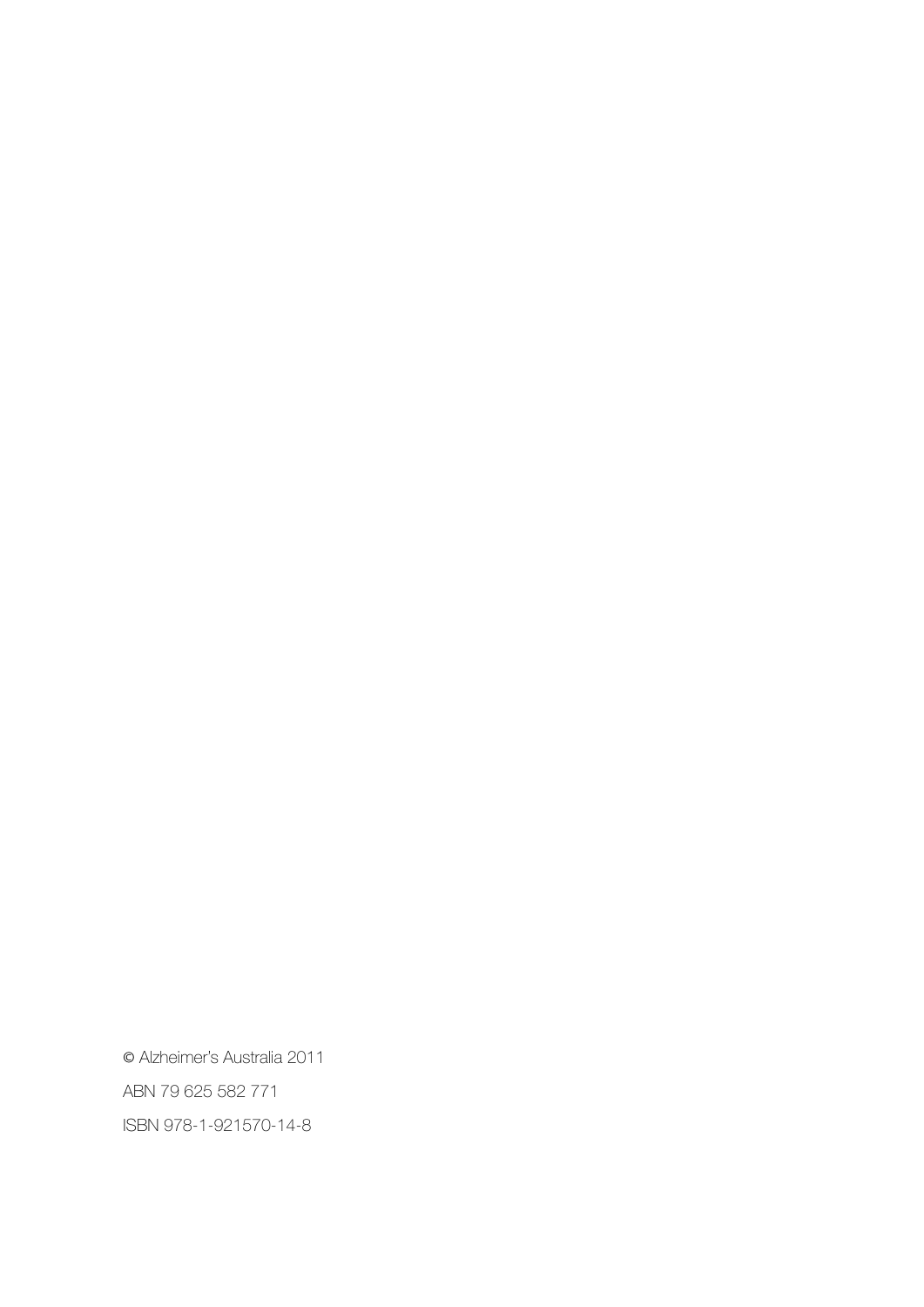# **CONTENTS**

| <b>PREAMBLE</b>                                                                                       | 5  |
|-------------------------------------------------------------------------------------------------------|----|
| Foreword by a Family Carer                                                                            | 6  |
| <b>SECTION 1: OVERVIEW</b>                                                                            | 7  |
| SECTION 2: WHAT IS DOCTOR-ASSISTED DYING?                                                             | 8  |
| Three definitions of euthanasia                                                                       | 8  |
| Definition of physician-assisted suicide                                                              | 8  |
| What euthanasia is not                                                                                | 8  |
| SECTION 3: ARGUMENTS FOR AND AGAINST AVE                                                              | 10 |
| 3.1 Arguments in Favour of AVE and Responses to those Arguments                                       | 10 |
| Compassion and relief from suffering                                                                  | 10 |
| Death with dignity                                                                                    | 10 |
| Patient autonomy, self-determination and control                                                      | 10 |
| The need for openness, honesty and accountability                                                     | 11 |
| Social justice                                                                                        | 11 |
| We live in a democracy and the majority want it                                                       | 11 |
| If AVE is legalised patients won't need to end their lives prematurely                                | 12 |
| 3.2 Arguments against AVE Legislation (not against AVE) and Responses to those arguments              | 12 |
| Fear of abuse/coercion                                                                                | 12 |
| The slippery slope argument                                                                           | 12 |
| Palliative care can control pain and other suffering and should be better resourced                   | 13 |
| 3.3 Arguments against AVE and Responses to those Arguments                                            | 13 |
| Religious convictions and a belief in the sanctity of life                                            | 13 |
| The problem of knowing when requests are truly informed and autonomous                                | 13 |
| Euthanasia would destroy trust between doctors and patients, and between doctors and<br>the community | 14 |
| AVE would increase medicalisation of the end of life                                                  | 14 |
| 3.4 Additional Issues Related to the Challenges of a Federal Legislative System                       | 14 |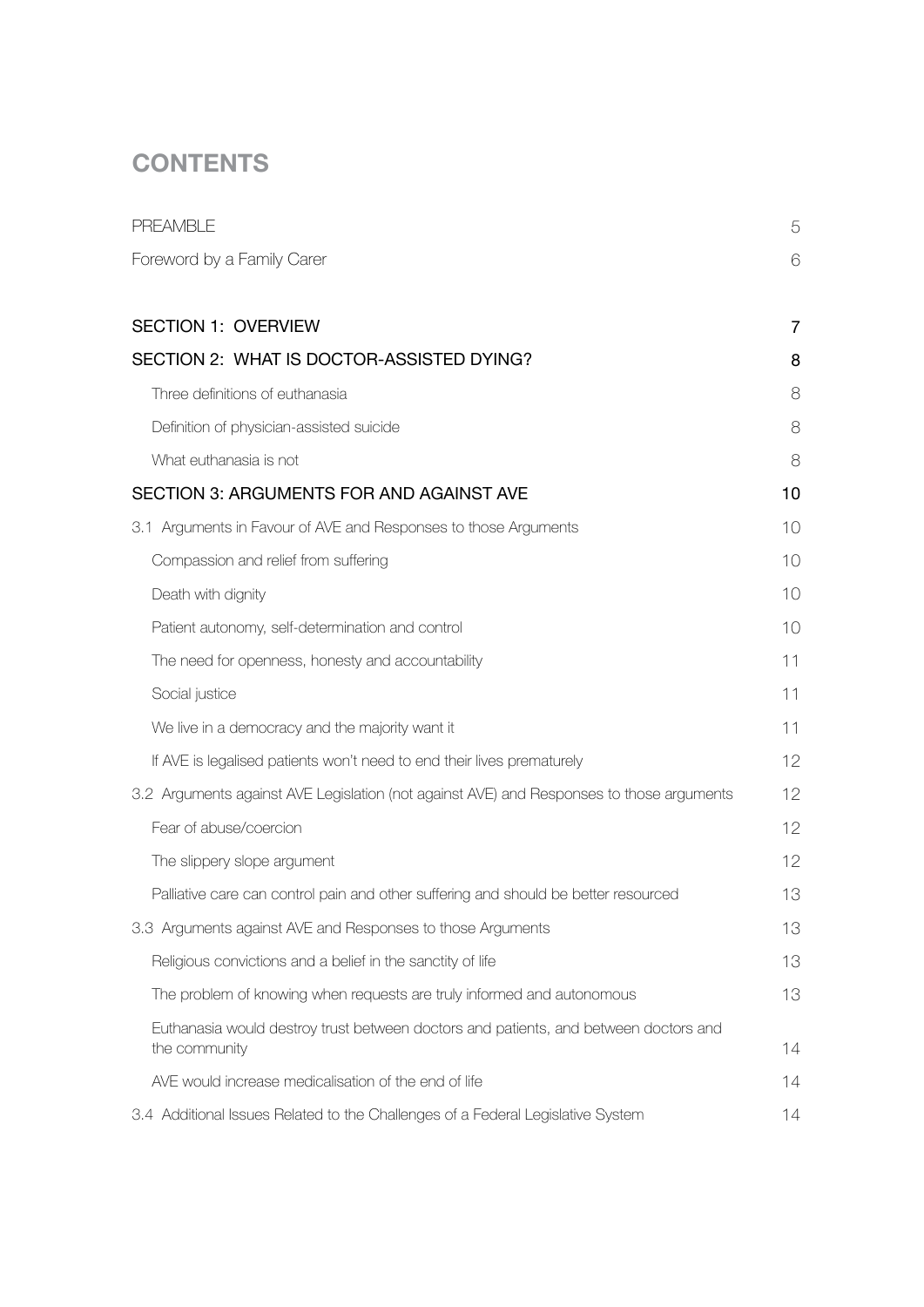| SECTION 4: SPECIFIC AVE ISSUES FOR PEOPLE WITH DEMENTIA                                          | 15 |
|--------------------------------------------------------------------------------------------------|----|
| 4.1 Major Issues                                                                                 | 15 |
| Distress at being diagnosed could trigger a request for AVE                                      | 15 |
| Higher levels of support may be required for people with dementia                                | 15 |
| Possible effect of recent media coverage of dementia rates                                       | 15 |
| Should a previously expressed wish for AVE by a person with dementia be respected?               | 16 |
| Should others be able to request AVE for people with advanced dementia?                          | 16 |
| Should a request for AVE made while this is illegal be honoured if AVE is legal at a later time? | 17 |
| 4.2 Other Issues                                                                                 | 17 |
| Adequate pain management                                                                         | 17 |
| Withholding artificial nutrition and hydration (food or fluids)                                  | 18 |
| Refusal of antibiotics                                                                           | 18 |
|                                                                                                  |    |
| <b>SUMMARY</b>                                                                                   | 19 |
| <b>REFERENCES</b>                                                                                | 20 |
| ALZHEIMER'S AUSTRALIA PUBLICATIONS                                                               | 22 |

### Disclaimer:

This document has been commissioned by the Alzheimer's Australia National Consumer Advisory Committee. This publication is a discussion about additional end-of-life options that may become legally available at some time in the future. Alzheimer's Australia is not advocating that such options become available and takes a neutral position about them.

The information in this publication is intended as a general guide only: it is not intended as a substitute for professional medical advice, diagnosis, or treatment. Neither is it intended as a substitute for professional legal advice about readers' own particular situations. Always seek professional medical and/or legal advice with any questions you may have regarding any medical condition or legal situation. Alzheimer's Australia expressly disclaims any liability caused to any person in respect of any action taken in reliance on the contents of this publication.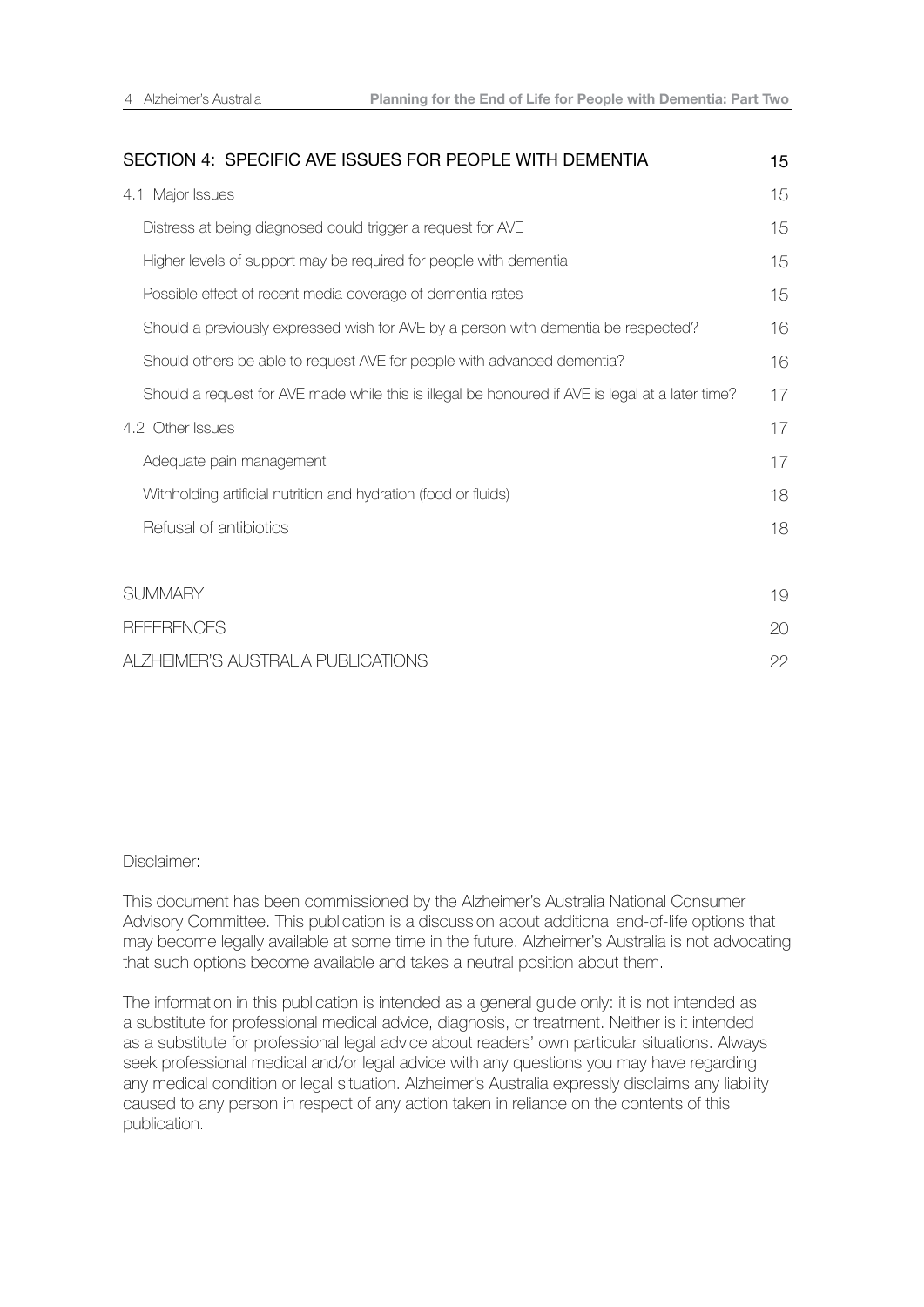### **PREAMBLE**

The general reluctance in our society to discuss end-of-life issues translates into a failure by many to prepare properly for the end of life. This includes not making wills, expressing wishes about funeral arrangements, considering the need to make powers of attorney or give directions for care through advance directives.

The consequence is that the failure to think in advance about end-of-life issues will impact not only on the quality of life of the individual in their final years and months, but also on those around them. End-of-life issues are, by their nature, complex, personal and sensitive, but they are made all the harder if the wishes of the person concerned are not properly understood or set out.

The first part of this publication, which was released on 4 April 2011, explained the legal options that people can exercise now in respect of planning for the end of life. These include advance care planning, preferred place to die, refusal of treatment and withdrawal of treatment.

This second publication considers what additional options might become available in the future that people with dementia could access towards the end of their lives. These could include euthanasia and assisted suicide.

We take the view that the debate on euthanasia is clouded in confusion, particularly in relation to the terminology used.

The intention of this publication is not to tell people what view they should take, but rather to explore issues for and against more active approaches to the termination of life.

We are clear that the debate about end-of-life issues should not be one about states' rights, but one by people about the lives of the people themselves.

We are deeply grateful to Professor Colleen Cartwright for undertaking this task and for working with the National Consumer Advisory Committee. This publication simply would not have been possible without the commitment and experience of Professor Cartwright in this difficult and complex area. Many thanks to Jenny Laraman for her editing expertise.

Glenn Rees Chief Executive Officer Alzheimer's Australia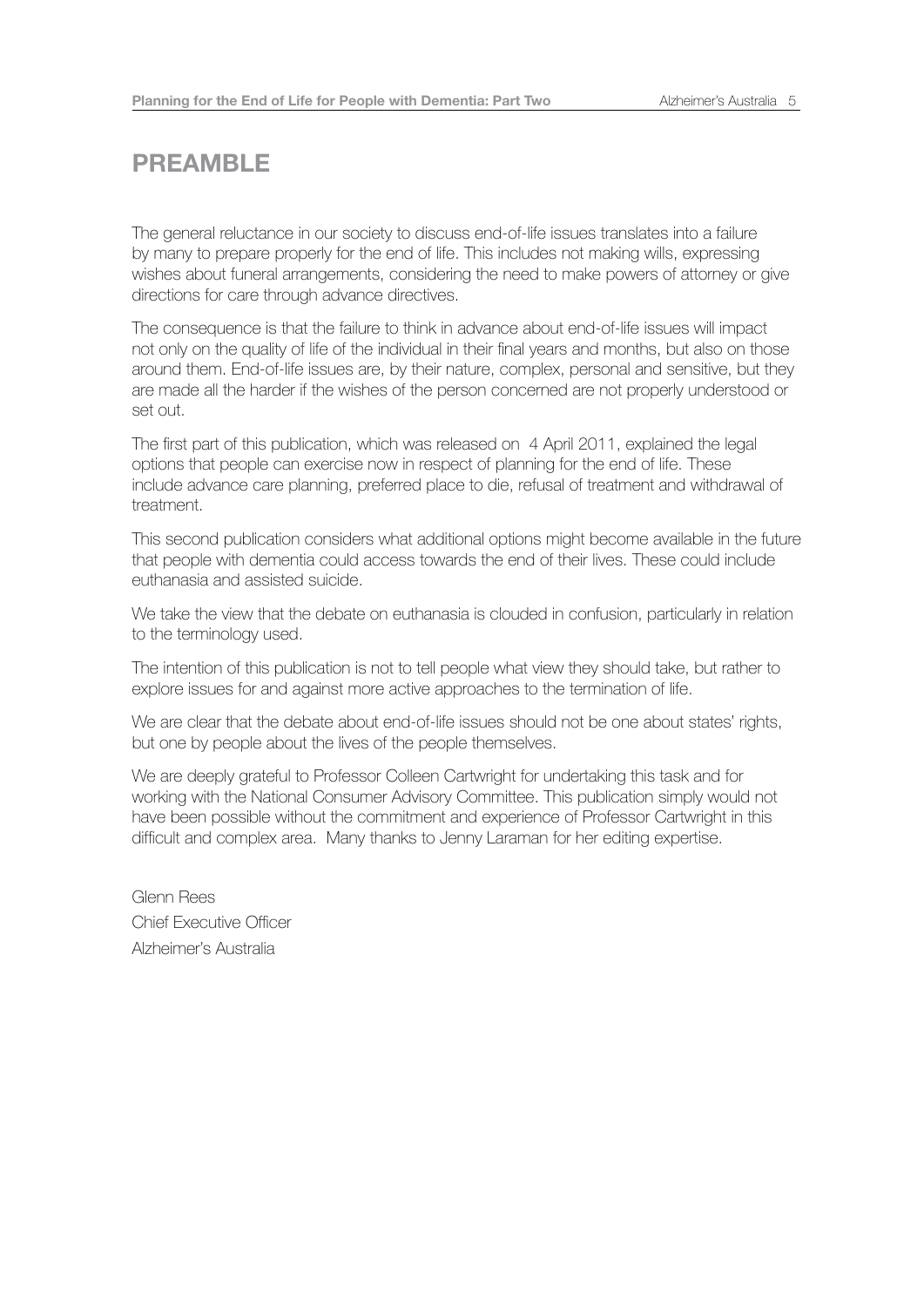# **Foreword by a Family Carer**

The Alzheimer's Australia National Consumer Advisory Committee commissioned work on dementia and end-of-life issues for two reasons.

First, because of a general concern that people with dementia and their family carers do not understand their rights and options in relation to financial and medical decisions at the end of life. These difficulties are compounded by a poor level of understanding in the community about dementia and also by the lack of appropriate counselling and advice about the currently available legal options.

Our belief is that this results in people living with dementia making less use than they should of currently available legal options, thereby depriving themselves of the peace of mind that can come from knowing their rights and that these will be respected.

Some will take the view that increased resources, including better information and counselling, could make the current system work much better for people with dementia and their family carers. Others will take the view that more active approaches to termination of life, including euthanasia or assisted suicide, should be available.

The second reason for commissioning work on end-of-life issues is to assist Australians, and in particular those living with dementia, to better understand the additional end-of-life options which are under discussion. That is the purpose of this publication. We have not sought to argue for a particular position but rather we seek to assist people living with dementia, and their carers/families, to be better positioned to take part in what we anticipate will be a vigorous national debate over the coming years.

Many of the issues discussed are of general relevance to all Australians but there are particular issues that need consideration in respect of those with dementia. These are discussed in the last section of this publication.

I should like again, on behalf of the Ethics Subcommittee of the Alzheimer's Australia National Consumer Advisory Committee, to thank Professor Colleen Cartwright for being so willing to undertake the writing of this publication. We are even more grateful for her openness and willingness to take on board the many different comments from different quarters that she has received from the Subcommittee.

We hope that this publication will assist Australians generally, and people living with dementia in particular, to discuss issues that, if we are honest, we all seek to avoid to our own disadvantage.

Elizabeth Fenwick **Chairperson** Ethics Subcommittee National Consumer Advisory Committee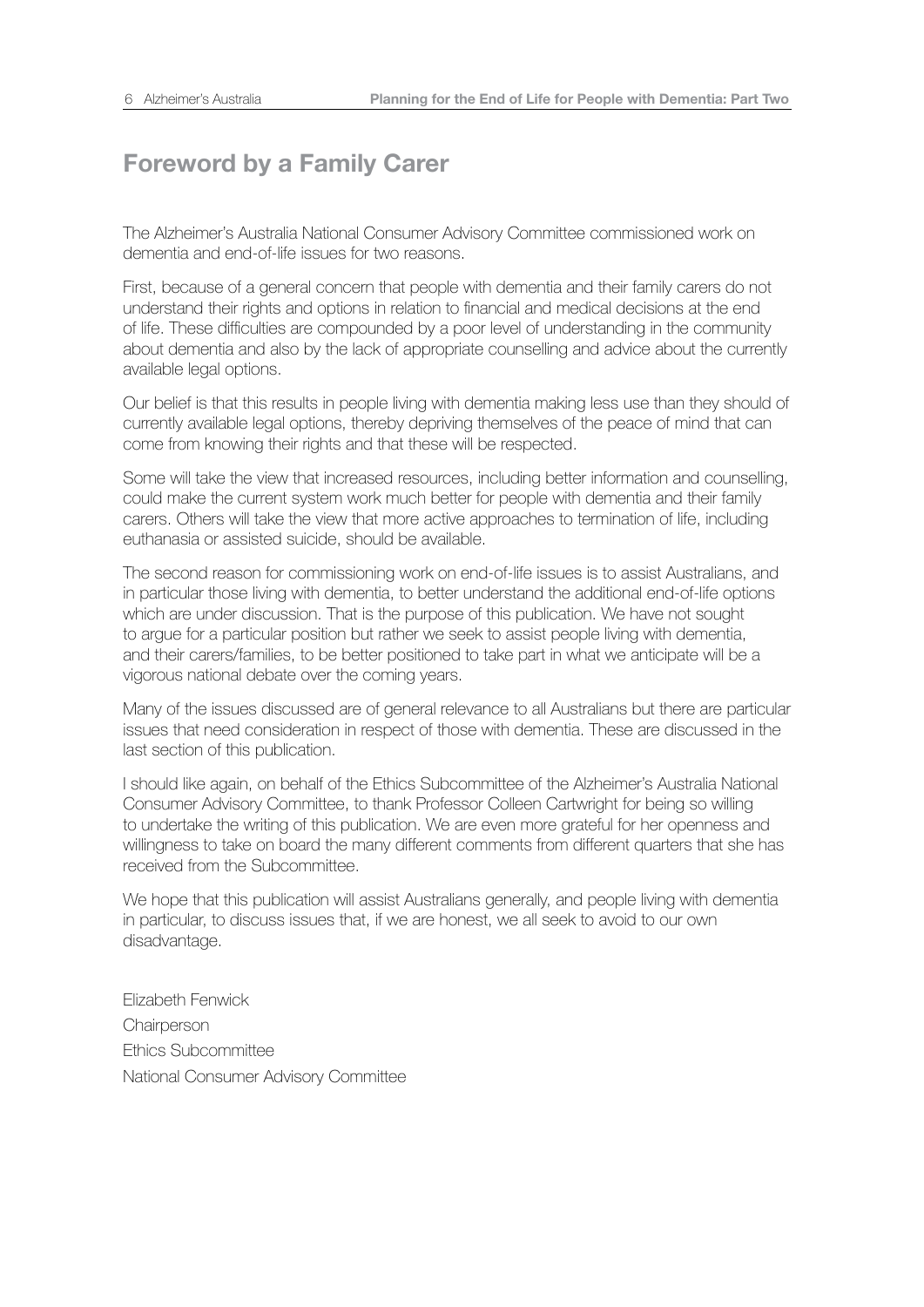# **SECTION 1: OVERVIEW**

**Part 1** of this publication explained what dementia is and what receiving such a diagnosis means. It then discussed options for Advance Planning – both for financial matters and for personal care and medical treatment that might be wanted or not wanted at the end stage of life. The issue of capacity to make choices relating to such planning was then explored, including who has the legal authority to make such decisions if the person with dementia cannot do so.

Part 1 then outlined the options that the law currently allows, including such things as refusal of food or medical treatment, adequate pain control, resuscitation, terminal sedation and palliative care. Issues for carers, funeral arrangements and bereavement care were also considered in Part 1 and a list of resources and helpful contacts was provided (Part 1 is available at www.alzheimers.org.au).

**Part 2** of the publication is a discussion about additional end-of-life options which may become legally available at some time in the future, i.e., assisted death (usually called euthanasia or assisted suicide). Alzheimer's Australia is not advocating that such options become available and takes a neutral position about them. However, there is a need for an informed debate on the issues, given that well-conducted research indicates that a significant proportion of the community supports making such options available.<sup>1234</sup>

Some people believe that they should have the right to make decisions about their own bodies and about the way they die; in other cases people see the current legal and medical options as inadequate. While Australia was the first place in the world to pass legislation allowing both euthanasia and physician-assisted suicide (i.e. the Northern Territory *Rights of the Terminally Ill Act* (1995)), that legislation was overturned by the Commonwealth's *Euthanasia Laws Act*  (1997) and at present these options are illegal throughout Australia.

However, given that assisted dying Bills are regularly presented to state/territory parliaments in Australia (e.g. the recent: Western Australian Voluntary Euthanasia Bill 2010, introduced to the Parliament by the Hon Robin Chapple on 20 May 2010; the South Australian Voluntary Euthanasia Bill 2010, introduced to the Parliament by the Hon Bob Such MP on 24 June 2010; and the Restoring Territory Rights (Euthanasia Laws Bill) introduced into Federal Parliament on 29 September 2010 by the Hon Bob Brown, leader of the Greens Party), it is possible that, at some time in the future, legislation will be passed that allows such options. It is therefore important for the arguments for and against assisted dying to be understood and for open debate to be encouraged. We hope that the information provided in this document will contribute to that debate.

Section 2 of Part 2 asks: What is doctor-assisted dying\*? and identifies what is and what is not euthanasia. In Section 3, arguments for and against doctor-assisted dying are provided and in Section 4 some issues which relate specifically to assisted dying for people with dementia are considered.

\*(Note: while it is possible in some countries, such as Switzerland, for people to be assisted to die by someone other than a medical practitioner, in most countries – including Australia – legislation which has been enacted or proposed limits the carrying out of such actions to medical practitioners and therefore the term "doctor-assisted dying" will be used in this publication).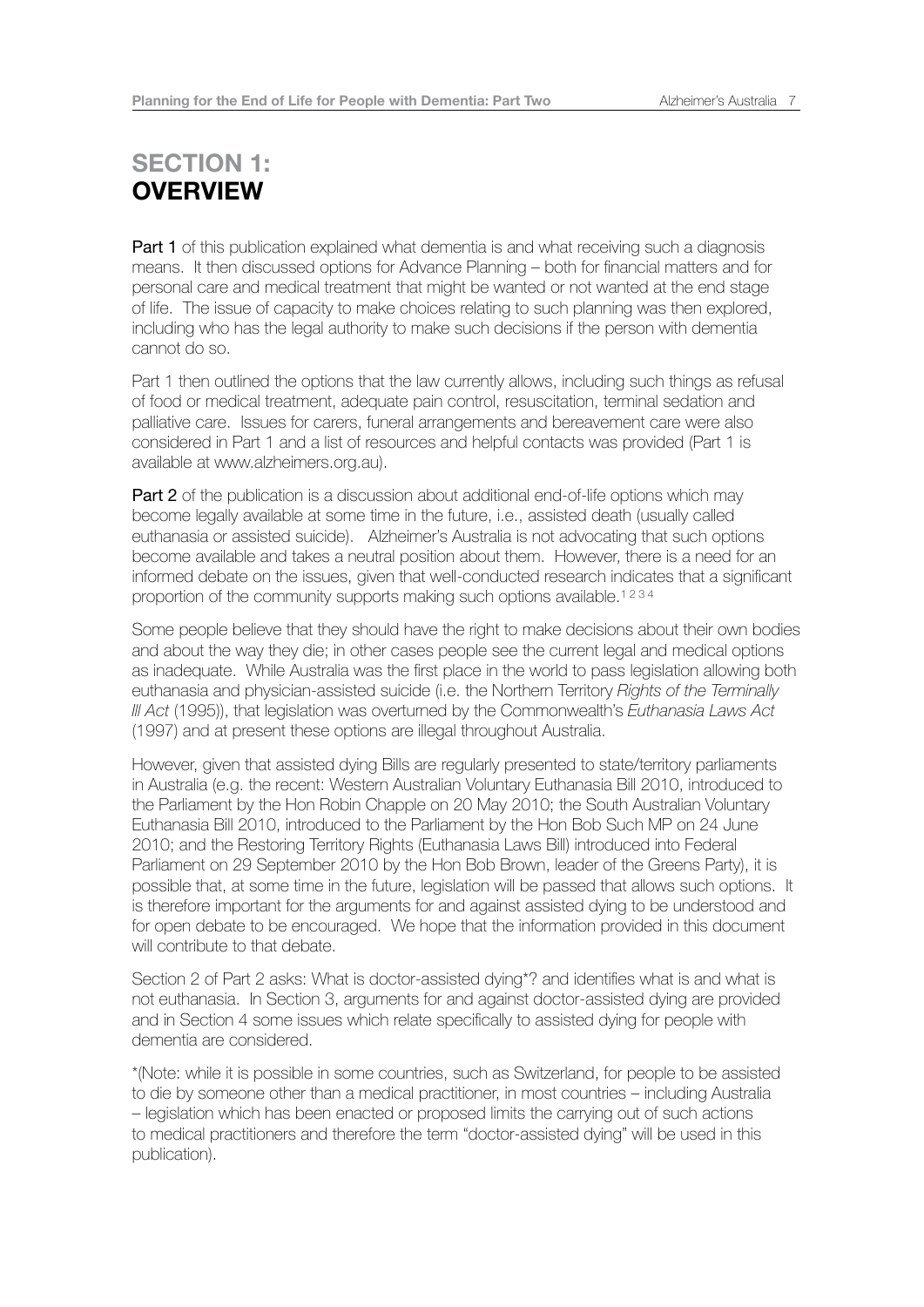# **SECTION 2: WHAT IS DOCTOR-ASSISTED DYING?**

The terminology most often used when referring to doctor-assisted dying is euthanasia and physician-assisted suicide.

### Three definitions of euthanasia

 The European Association for Palliative Care defines euthanasia as "A doctor intentionally killing a person by the administration of drugs, at that person's voluntary and competent request". <sup>5</sup>

In Australia, the Senate Standing Committee on Legal and Constitutional Affairs, in its report on the Rights of the Terminally Ill (Euthanasia Laws Repeal) Bill 2008 defined active euthanasia as "where medical intervention takes place, at a patient's request, in order to end the patient's life". <sup>6</sup>

 The definition used in studies by Steinberg et al, 1996a & b and Cartwright et al, 1998, 2002 is:

 Euthanasia is a deliberate act intended to cause the death of the patient, at that patient's request, for what he or she sees as being in his/her best interests.

That is, it is active (involving a deliberate act); it is voluntary (at the request of a competent patient); it is euthanasia in its original meaning of a good or peaceful death; and the *primary intention* of the act is to cause the death of the patient.

**Definition of physician-assisted suicide:** A final definition is the distinction between active voluntary euthanasia (AVE) and physician-assisted suicide (PAS). Physician-assisted suicide relates to:

 the doctor giving a person advice about how to commit suicide, giving the person a prescription for medication to use for suicide, preparing a mixture for the person to take to commit suicide and/or setting up equipment for the person to use to commit suicide. It does not include performing the action, such as giving the person an injection of the drugs. 7 8 9 10

What euthanasia is not: There is a great deal of fear in the general community about the end stage of life. Many problems stem from confusion over what is, or is not, euthanasia. Some commonly held beliefs are that euthanasia includes:

(a) giving increasing amounts of needed pain relief which may also have the effect of shortening the person's life; or

(b) respecting a patient's right to refuse further treatment where such refusal will result in the patient's death; or

(c) withholding or withdrawing life support systems that have ceased to be effective or that will provide no real benefit to the patient; or

(d) terminal sedation.

None of these is euthanasia, as explained below.

(a) Giving pain relief which may also shorten life is often referred to as "the doctrine of double effect" – the primary intention is to relieve pain; a secondary, unintentional effect may be the hastening of the person's death by a few hours or days. In Australia, the UK and many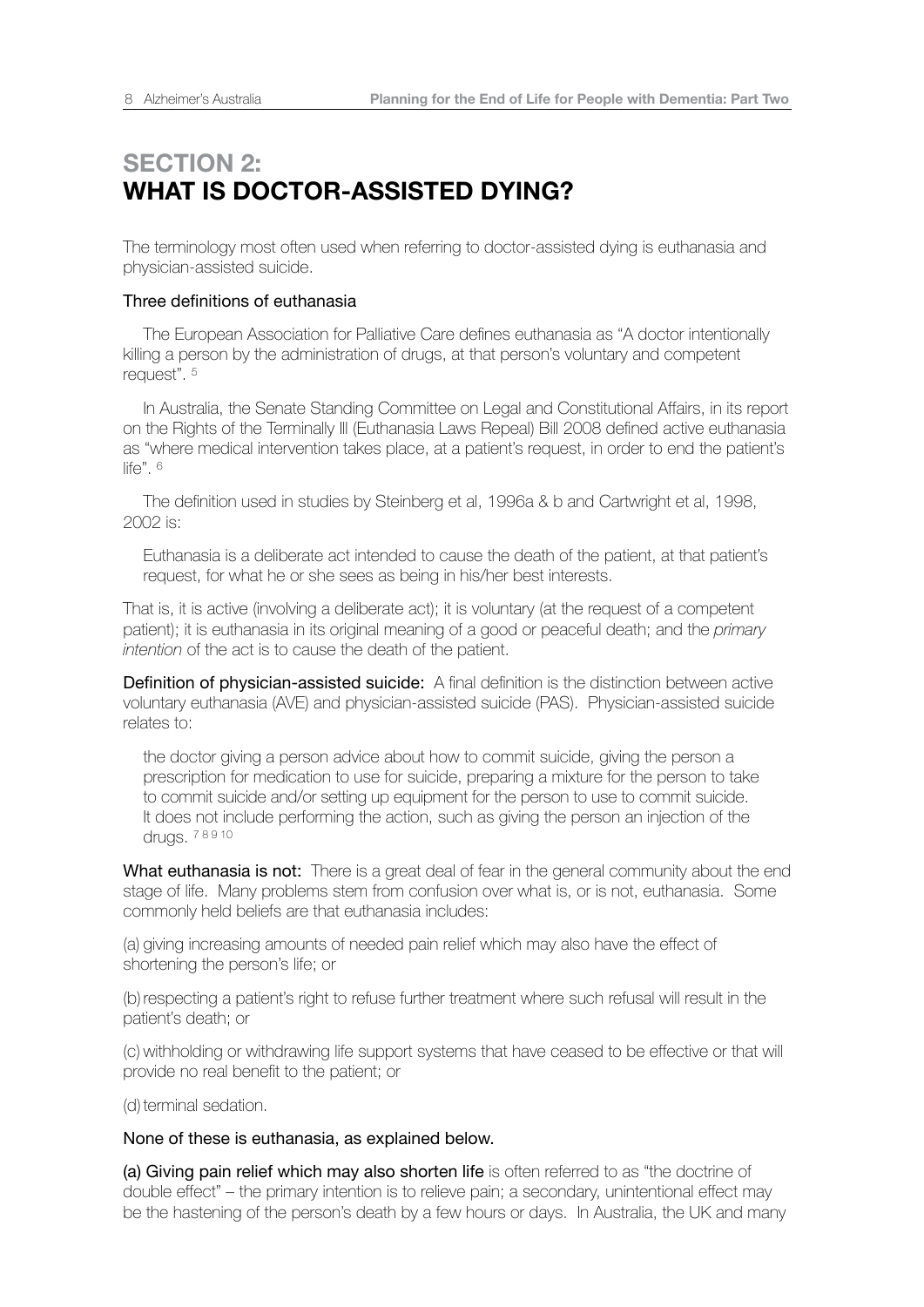other countries "double effect" is accepted by most religious and medical groups, including those who strongly oppose euthanasia, such as the Catholic Church. Conversely, not giving adequate pain treatment when it is needed may actually shorten life: the patient may suffer complications such as life-threatening cramps or severe respiratory problems if severe pain is left untreated. Leaving someone in pain is abuse and there have been several successful legal cases in the US where doctors and/or hospitals have been sued for inadequate treatment of pain. 11 12 13 14 In addition, some Australian legislation (e.g. South Australia's *Consent to Medical Treatment and Palliative Care Act* 1995) offers specific protection to doctors who provide medical treatment with the intention of relieving a patient's pain or other symptoms and the doctor will not be liable for civil or criminal action even if the treatment hastens the patient's death.

(b) Respecting a patient's right to refuse treatment was fully explained in Part 1; in brief it is a legal and moral right of every competent person, through a current refusal, and is also the right of a person who is no longer competent but who expressed such a refusal in an Advance Directive or requested a substitute decision-maker to refuse on their behalf, even if such refusal will result in the patient's death.

(c) Withholding/withdrawing futile life-support systems, also explained in Part 1, used to be called "passive euthanasia" but that term is not only inaccurate – and therefore unhelpful - but it can lead to the inappropriate continued use of invasive technology that often is not prolonging life, but is merely prolonging the dying process. Removal of futile treatment is good medical practice. Futility is generally considered to be when burden outweighs benefits – but "burden" and "benefit" should usually be from the patient's viewpoint.

(d) Terminal Sedation, as noted in Part 1, is a recent, controversial addition to the discussion about what is legally allowed in relation to end-of-life care. It refers to the use of sedative drugs to induce unconsciousness in terminally ill patients in order to relieve suffering, including anxiety, when other attempts at relief have failed. It includes withholding or withdrawing artificial nutrition and hydration and is used extensively in the UK. <sup>15</sup> Some doctors have described terminal sedation as "slow euthanasia" and claim that it is ethically inferior to euthanasia because it takes patients longer to die, with the potential for further suffering. Others disagree and argue that the major concern is patient care and comfort. Some palliative care clinicians prefer the term "palliative sedation", since calling it "terminal sedation" may suggest that it is euthanasia, with the result that treatment for intractable terminal suffering may be under-prescribed.

Cellarius16 notes that:

 Although terminal sedation has received widespread legal and ethical justification, the practice remains ethically contentious ... [I]t is clear that providing terminal sedation in combination with the withholding or withdrawing of life-prolonging treatments such as fluid and nutrition can foreseeably hasten death significantly—what is here called early terminal sedation (ETS). There are ethical justifications for the use of sedation in palliative care and thus it would seem that ETS is an ethically and legally acceptable practice.

In Summary: giving pain relief which may also shorten life, accepting a person's right to refuse medical treatment or to have treatment withheld/withdrawn (whether that refusal/request is given in the immediate present by a person who still has capacity, or through an advance directive or substitute decision-maker by a person who has lost capacity, such as someone with advanced dementia) is not euthanasia; they are actions which allow the person to die naturally from their underlying disease (for the purposes of this publication, that disease is dementia). From this point on, AVE will be used to apply to both euthanasia and physicianassisted suicide.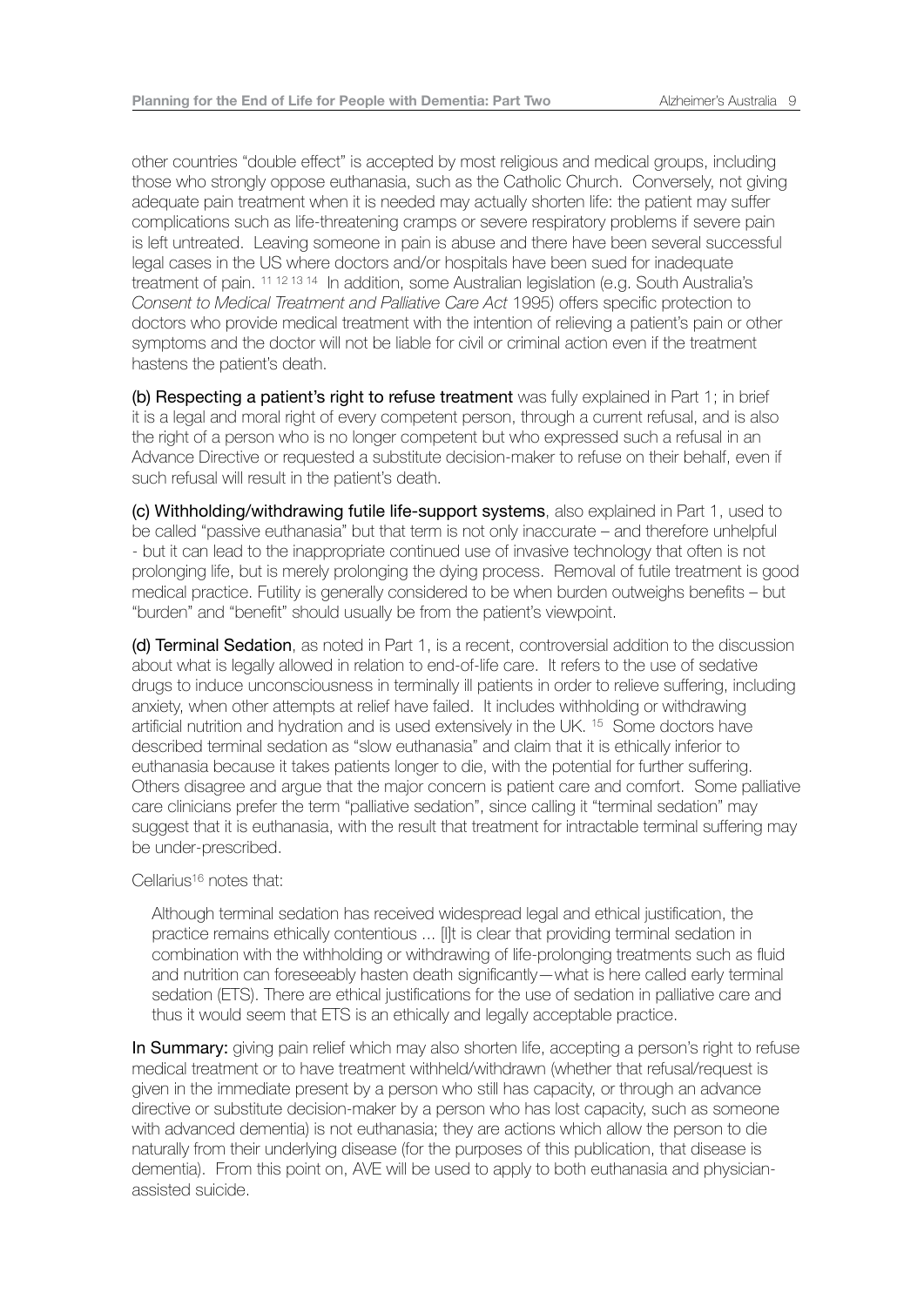## **SECTION 3: ARGUMENTS FOR AND AGAINST AVE**

Few issues have the power to incite such strong emotions and heated debate as that of AVE, and whether or not the law should allow it as an option for terminally ill patients. In most cases, both proponents and opponents of AVE are people of good will grappling with how to achieve what they see as the best options at the end of life.

Examples of the most common arguments for and against AVE and whether or not it should be legalised – and responses to those arguments - are presented in Sections 3.1 – 3.3 but it is acknowledged that there are many more ethical, philosophical, religious and practical arguments on this topic than can be included here. The arguments are complex and it is unlikely that universal consensus on this issue will be ever be reached.

### 3.1 Arguments in Favour of AVE and Responses to those Arguments:

The most common arguments in favour of AVE (and legislation allowing AVE) relate to: compassion for suffering at the end of life; death with dignity; autonomy, self-determination and control; the need for openness, honesty and accountability; social justice issues; majority rule in a democracy; and that if AVE is legalised, patients won't need to end their lives prematurely.

• Compassion and relief from suffering: those who support euthanasia argue that the current law lacks compassion and mercy, forcing patients to continue to suffer and denying doctors the option of ending the patient's agony, which can sometimes only be achieved by rendering the patient unconscious or assisting them to die. Patients may wish to not only relieve their own suffering but also the suffering of the people they love. Proponents of the compassion argument also claim that because AVE is illegal, some patients resort to suicide, often by more painful methods, such as gunshots or hanging.

Responses to these arguments include that palliative care can provide adequate comfort for pain and suffering and that distress is labelled 'unrelievable' when the real problem is that health care providers are inexperienced in palliative care.

• Death with dignity: the argument here is that patients have a right to preserve their dignity and that death (especially in a hospital setting) can be very undignified, especially if the person is incontinent and/or connected to machines. Many people fear that the last memories their loved ones have of them will not be how they wish to be remembered.

The main response to this argument is that preserving a person's dignity depends more on the attitudes of those around them – families and staff – and on the courtesy and respect afforded to them than it does on the treatment they are receiving.

• Patient autonomy, self-determination and control: Arguments here include: respect for individual autonomy and self-determination are fundamental principles in Western medical ethics and decision-making, often expressed as a desire for control over the timing and manner of death. A competent, terminally ill patient, who has judged that their suffering makes continued life an unwelcome burden, should be able to request a medical practitioner to bring about their death. Prohibiting AVE is a restriction on liberty and autonomy. Given that the right to refuse treatment, even if that refusal will result in death, is both a legal and a moral right (as explained in Part 1), there should be the same moral right to AVE. For people who are physically unable to bring about their own death, this should include the right to be assisted to die.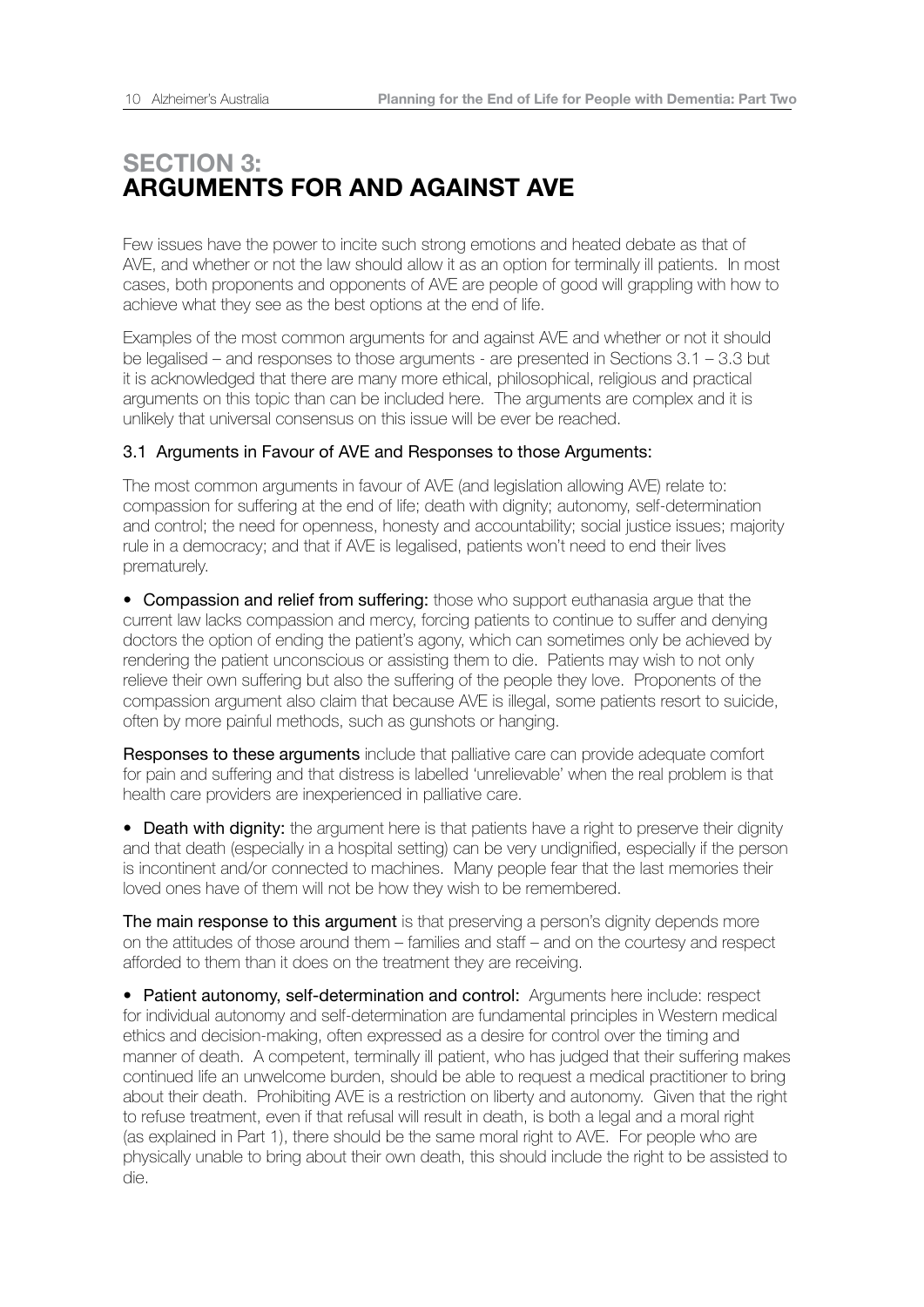Responses to these arguments include that, because AVE requires the assistance of a second person, it is not just one person's autonomy or self-determination that is at issue and a right to die does not equate to a right to be killed. Autonomy is never absolute; the legitimate competing rights of other people or of society must also be taken into account - the potential bad consequences may outweigh the good. There is a risk that physicians who do not know how to adequately relieve a patient's suffering may agree to end that patient's life. Patient autonomy is an illusion when the choice becomes continued agony or a hastened death.

• The need for openness, honesty and accountability: Both anecdotal and research evidence demonstrates that the practice of AVE already occurs; providing that they are sure that their responses are confidential, doctors and nurses acknowledge that they assist patients to die, including where it is not legal to do so. However, because it is currently illegal, there cannot be open discussion about it and grieving families/loved ones have to pretend that something different occurred from what they know to be the case. If AVE were legalised it could be discussed openly, allowing relatives and friends to also grieve openly. Because of the illegality, and/or the social stigma attached to AVE, there can be traumatic psychological consequences for family members and others involved, including feelings of guilt and fear of detection. To protect loved ones from this, some patients who desperately want to die feel forced to go on living.

Decriminalisation would also allow the development of better practices, including doctors working with pharmacists to develop a documented regimen of drug use producing least sideeffects. When AVE is practiced in secret, problems can, and do, occur, e.g. patients do not die after being given all available medication, leading in some cases to a family member having to take actions to end the person's life. The resulting trauma is obvious and long-lasting.

Response: Even where assisted death is legal, technical difficulties and other complications are still sometimes experienced, resulting in diminished, not enhanced, quality of end-of-life care.

• Social justice: Many people who are well-educated and in the higher socio-economic groups, who know who to ask and how to ask, have access to AVE while the rest of the community does not. Also, patients whose diseases make them dependent on machines or other technology can control their time of dying by requesting that treatment be withheld or withdrawn while patients who are not technology-dependent do not have the same right. This is discriminatory and proponents argue that, given that there is no moral difference between withholding or withdrawing life support and providing AVE, those who are not technologydependent should be provided with assistance to die if they request it.

Other arguments in this group include that: there is no intrinsic moral difference between killing and letting die because both intention and outcome are the same; it is morally worse to prolong someone's suffering rather than kill them; and it is unjust to prolong someone's life by a range of interventions but then refuse them assistance to die at the end.

Response: There is indeed a moral distinction between taking life and withdrawing inappropriate treatment to allow death to occur, and between making a person die and letting a person die. Intention to relieve pain, even if death is thereby hastened, is morally different to intention to end the patient's life.

• We live in a democracy and the majority want it: The majority of the general community support the legalisation or the practice of assisting terminally ill patients to die if that is what they want. This is evidenced by both opinion polls and academic research. If such a law has majority support, the minority may choose not to have anything to do with it but should not deny the option to those who want it.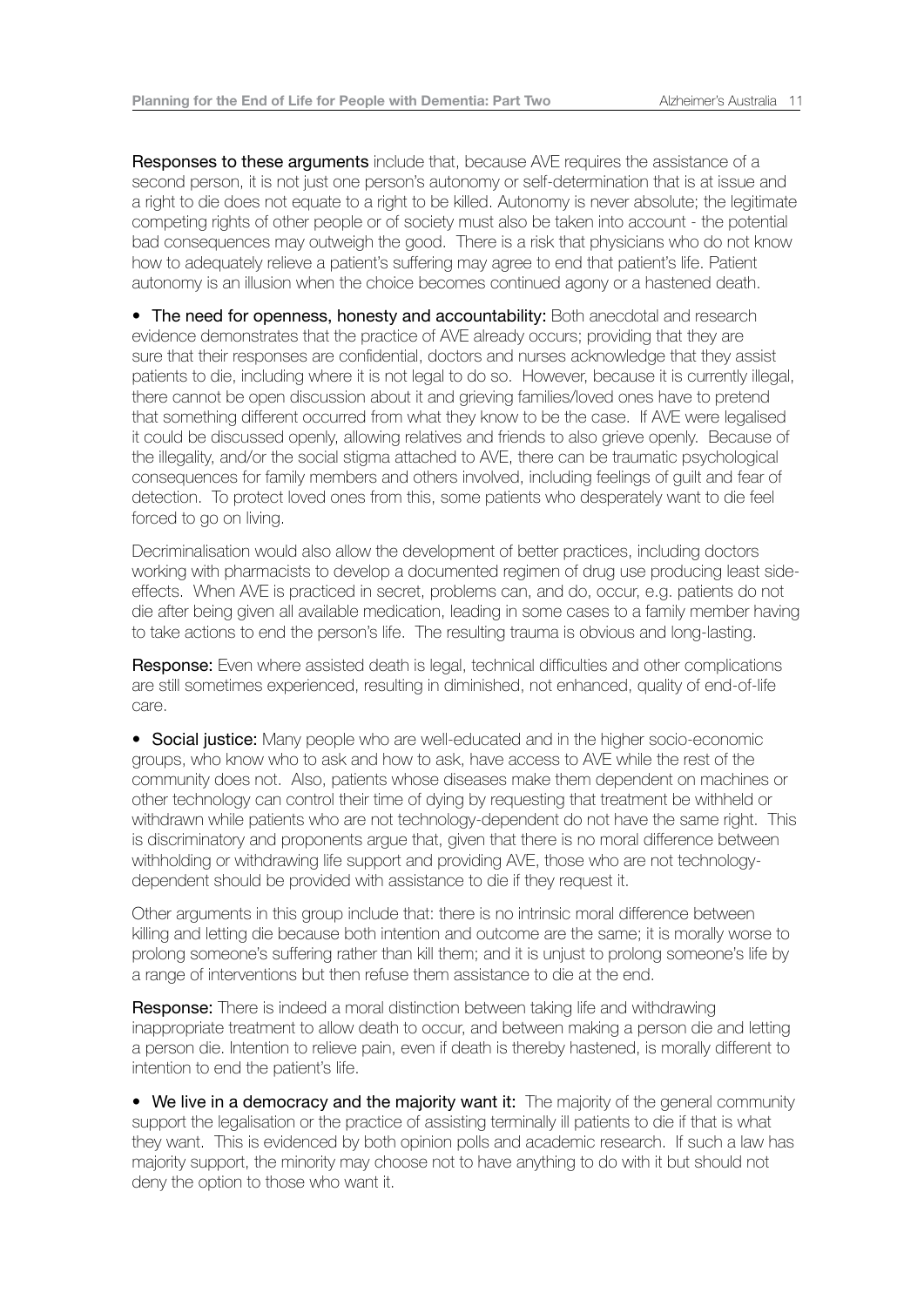Response: Many surveys are flawed because questions are ambiguous or "leading", and the general public hold misperceptions about medical practices; some people say they support euthanasia when they actually support giving adequate pain relief, something which is already legally available.

• If AVE is legalised, patients won't need to end their lives prematurely: An additional argument in favour of legalising AVE is that if patients know AVE is available, they may delay taking action or not take up the option at all. Some terminally ill people kill themselves before they really want to, for fear of losing the ability to do so through hospitalisation or disability. Legalising AVE would give patients peace of mind and reassurance that they could control their own dying, should they need to.

Response: If patients and their carers receive adequate support and counselling, including high-quality palliative care, and are encouraged to focus on life rather than death, they may not want to end their lives at all.

### 3.2 Arguments against AVE Legislation (not against AVE) and Responses to those Arguments:

Another group of arguments is proposed by those who are not opposed to AVE but who do not believe that it should be legalised. These arguments include: fear of abuse/coercion; concern about "the slippery slope"; and the claim that palliative care can adequately control suffering if properly resourced.

• Fear of abuse/coercion: If AVE were legally available, some people might be directly or indirectly pressured into requesting it by families who are no longer able or willing to carry the burden of care, or by health professionals who feel helpless to provide further medical treatment, or by a health system that wants to save money. Others would request it in order to remove the burden of their care from their families. Vulnerable patients, such as these who are old, poor or mentally ill could also be coerced into requesting it. The *right* to AVE could become the *duty* to accept AVE or having to justify not asking for AVE.

Response: Patients can already be coerced into refusing treatment or requesting that treatment be withdrawn, both actions intended to bring about their death, yet that is legally available. Many people feel forced to go on living when they would rather die.

• The slippery slope argument: The majority of slippery slope arguments contain all or some of the following claims: that abuse of legalised AVE cannot be prevented; once it is allowed for competent, terminally ill people numbers requesting it will increase dramatically and it will then be extended to terminally ill people who are no longer competent, then perhaps to non-terminally ill people who may never have been competent and finally to those vulnerable patients who may be competent but whose lives are judged by others to be "not worth living" (e.g. those who have a severe physical disability or advanced dementia or who are simply "too old"). The abuses of Nazi Germany are seen as evidence of such a "slippery slope"; in the Australian context it was argued that the Northern Territory's *Rights of the Terminally Ill Act* risked indigenous people's lives being ended prematurely, with the history of white-on-black racial discrimination being seen as cause for concern.

Responses: If the slippery slope is a probable consequence of legalising AVE, why has it not been a result of allowing treatment refusal or withdrawal? Why should allowing AVE weaken society's general abhorrence of killing, if killing in war and/or self-defence has not already done so? The reasons that justify AVE - mercy and respect for autonomy - cannot logically also justify killings that are neither merciful nor show respect for autonomy. Carefully tested safeguards can include: AVE only being available to competent adults who give fully informed consent; and psychiatrists ensuring that those with serious mental illness cannot access AVE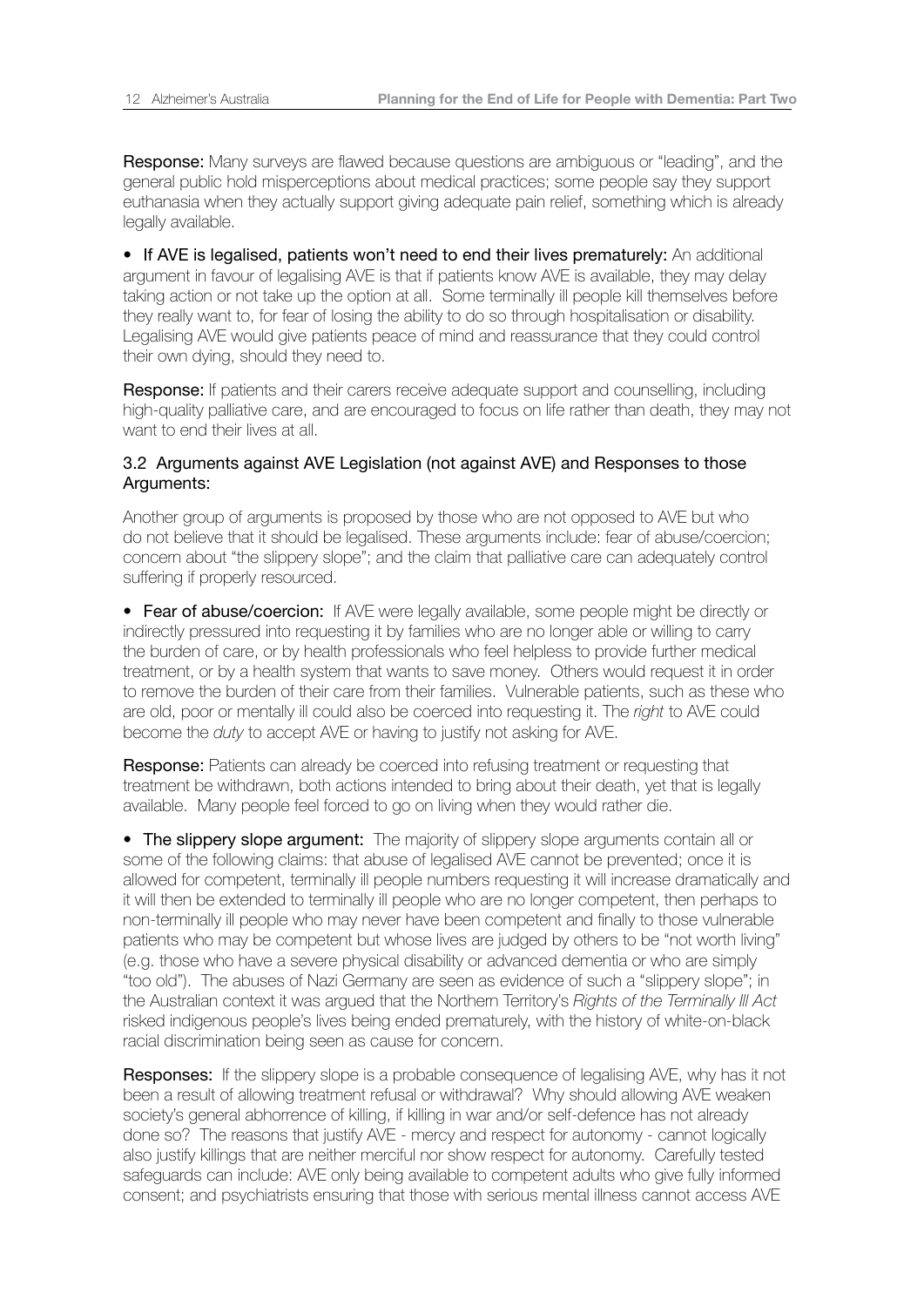in a crisis. What the Nazis did had nothing to do with euthanasia, (i.e. a good or peaceful death), it was murder. Use of qualified interpreters and procedural safeguards could deal with communication issues in indigenous populations; such patients would be more likely to experience barriers to obtaining AVE than risk having it when they do not want it. Evidence from the Netherlands indicates that the percentage of very old people who receive AVE is very small compared to other age groups and people who cannot request AVE are more likely to receive terminal sedation than AVE.

### • Palliative care can control pain and other suffering and should be better resourced:

Requests for AVE are calls for help because end-of-life care needs are not being met. With an ageing population and limited health-care resources, governments would see AVE as a less-costly alternative to good palliative care\*, requiring fewer resources. Until all patients have equal access to palliative care, AVE should not be an option.

Responses: Patients still ask for AVE, even when they are pain-free and exemplary palliative care is provided. Palliative care may control most pain but cannot always control non-physical suffering, nor some physical symptoms such as nausea, breathlessness, inability to swallow and extreme weakness. What counts as intolerable suffering is a subjective matter. Dying, including when and how to die, is a personal and social problem, not just a medical issue. Since only a small percentage of terminally ill people request assistance to die, even where it is a legal option, the needs of the majority will still have to be met, so palliative care must be well-resourced, but this will not remove all requests for AVE.

(\*Note: The enactment of *The Rights of the Terminally Ill Act* in the NT actually saw an increase in government funding for palliative care in that state, perhaps to ensure that the government did not see AVE as a less-costly alternative to palliative care).

### 3.3 Arguments Against AVE and Responses to those Arguments:

The final group of arguments is made by those who strongly oppose AVE. Such arguments relate to: religious convictions/sanctity of life; knowing when requests are truly informed and autonomous; the possibility that AVE could destroy trust between patients and doctors; and the medicalisation of the end of life that AVE would bring about.

• Religious convictions and a belief in the sanctity of life: Only God has the right to control life and death. The principle of sanctity of life means that it is never acceptable to intentionally kill an innocent human being. To terminate a patient's life, even at his or her request, would violate divine law in a crime against life itself.

Responses: Sanctity of life is not an absolute nor is AVE explicitly forbidden in the Bible. What appears in some texts as "thou shall not kill" is actually "thou shall do no murder". In a democratic society, it is unacceptable for some people to impose their religious beliefs on others or to compel those who have different values to die painful or protracted deaths. Patients or doctors who have religious objections do not have to take any part in AVE. Medicine has conflated sanctity of life with the increasing scope of technological advances to prolong life, thus making acceptance of death morally suspect.

• The problem of knowing when requests are truly informed and autonomous: There are so many factors that may propel a person to request AVE (some of them possibly not even recognised by the patient themselves) that it is doubtful that such requests could ever be said to be truly voluntary. If people feel useless and a burden, or are otherwise vulnerable, the choice for AVE may not really be a free choice but may be coerced by socially limiting options.

**Responses:** A competent person whose condition is unlikely to improve (and perhaps may become worse) and who has decided that their present state is intolerable is making a legitimate request, even though they made their decision while suffering. If the person is no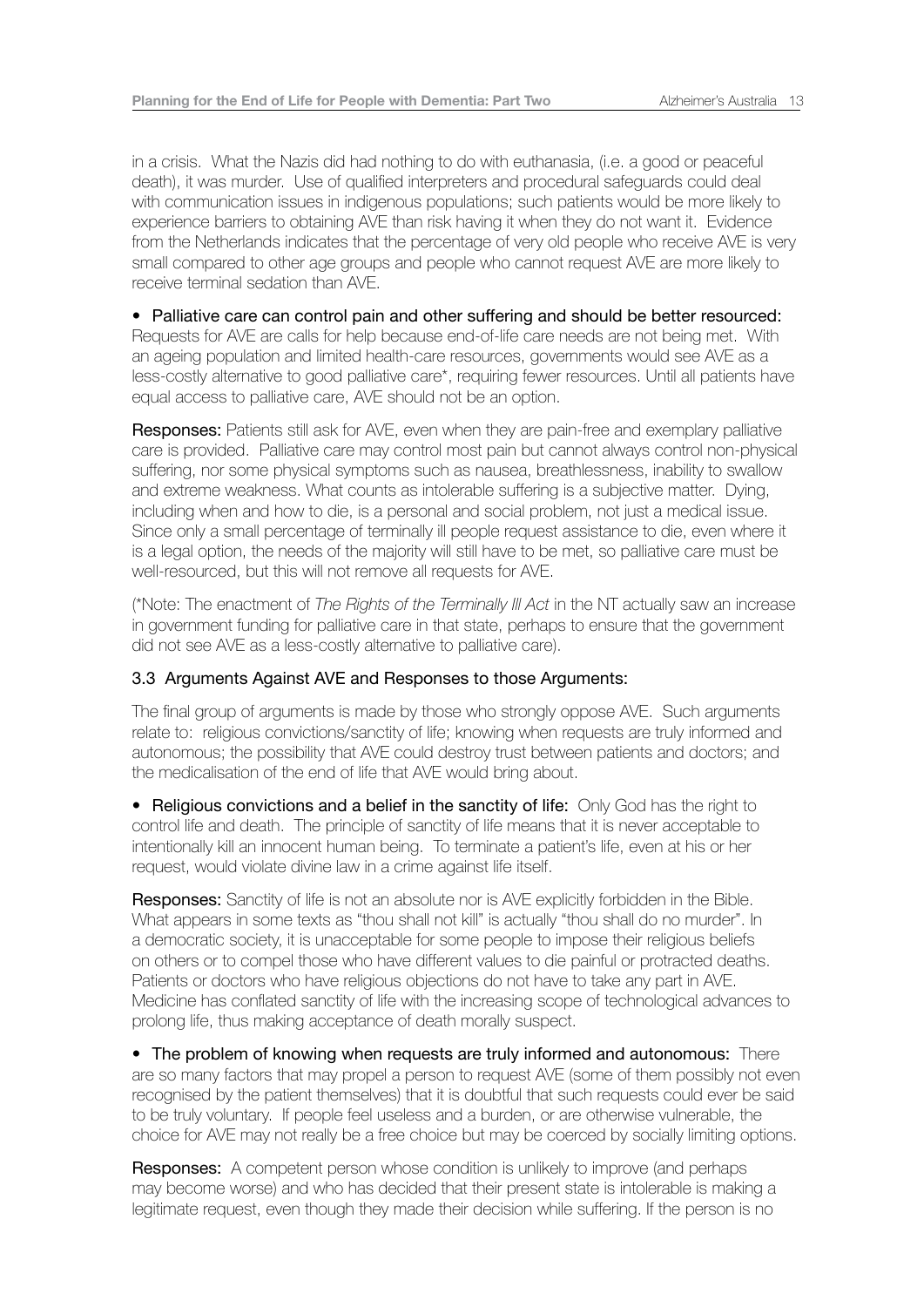longer competent but they made their decision in a legal advance directive while they were free of distress and had a clear mind, their wishes should be accepted as autonomous and voluntary.

• Euthanasia would destroy trust between doctors and patients, and between doctors and the community: AVE is fundamentally inconsistent with the physician's role of healer. Legalisation will undermine the public's trust in the medical profession and dramatically change the nature of the doctor-patient relationship.

Responses: Legal cases, even those involving refusal of life-sustaining treatment, have rejected the notion that the ethical integrity of the medical profession might, at times, over-ride patient self-determination. Trust between patients and their doctors could be increased, not eroded, by knowing that the doctor will assist the patient to die under some circumstances. AVE is entirely consistent with one of the highest ideals of medicine, i.e., to do everything possible to promote patients' well-being while completely respecting patients' autonomy.

• AVE would increase the medicalisation of the end of life: a medical intervention would bring about the person's death.

Response: Having to continue living with medical technological support, against one's will, increases the medicalisation of the end of life more than would legalising assistance in dying.

### 3.4 Additional Issue Related to the Challenges of a Federal Legislative System\*:

Australia is a federation of states and territories, which constitutionally all make their own health law, resulting in different legislative provisions, documentation and terminology. This is already providing a significant challenge for a National Working Party 17 in trying to achieve national consistency in relation to Advance Care Planning and use of Advance Directives. It is reasonable to assume that this problem would increase significantly if any state or territory passes legislation allowing AVE.

"AVE tourism" is already a reality in Europe, with people travelling to Switzerland from other countries, including Australia, to access the assisted-suicide provisions which exist in that country. In Australia, when the NT *Rights of the Terminally Ill Act* was in place, one of the first people to attempt to use the legislation was a man from Broken Hill in NSW, who travelled to Darwin expecting to be assisted to end his life by Dr Philip Nitschke. Although this did not happen because all certification required under the legislation could not be obtained, it is reasonable to assume that terminally ill people, or those with dementia, would travel to any state or territory in which AVE was legally available.

Response: Any legislation would require carefully thought-out requlations to deal with "AVE shopping". These could include residency requirements and/or established relationships with medical practitioners in the state/territory.

\* Note: A National approach would be ideal but is probably unlikely.

In summary, as previously identified, there are many complex arguments on all sides of this debate and it is unlikely that consensus on this issue will be ever be reached.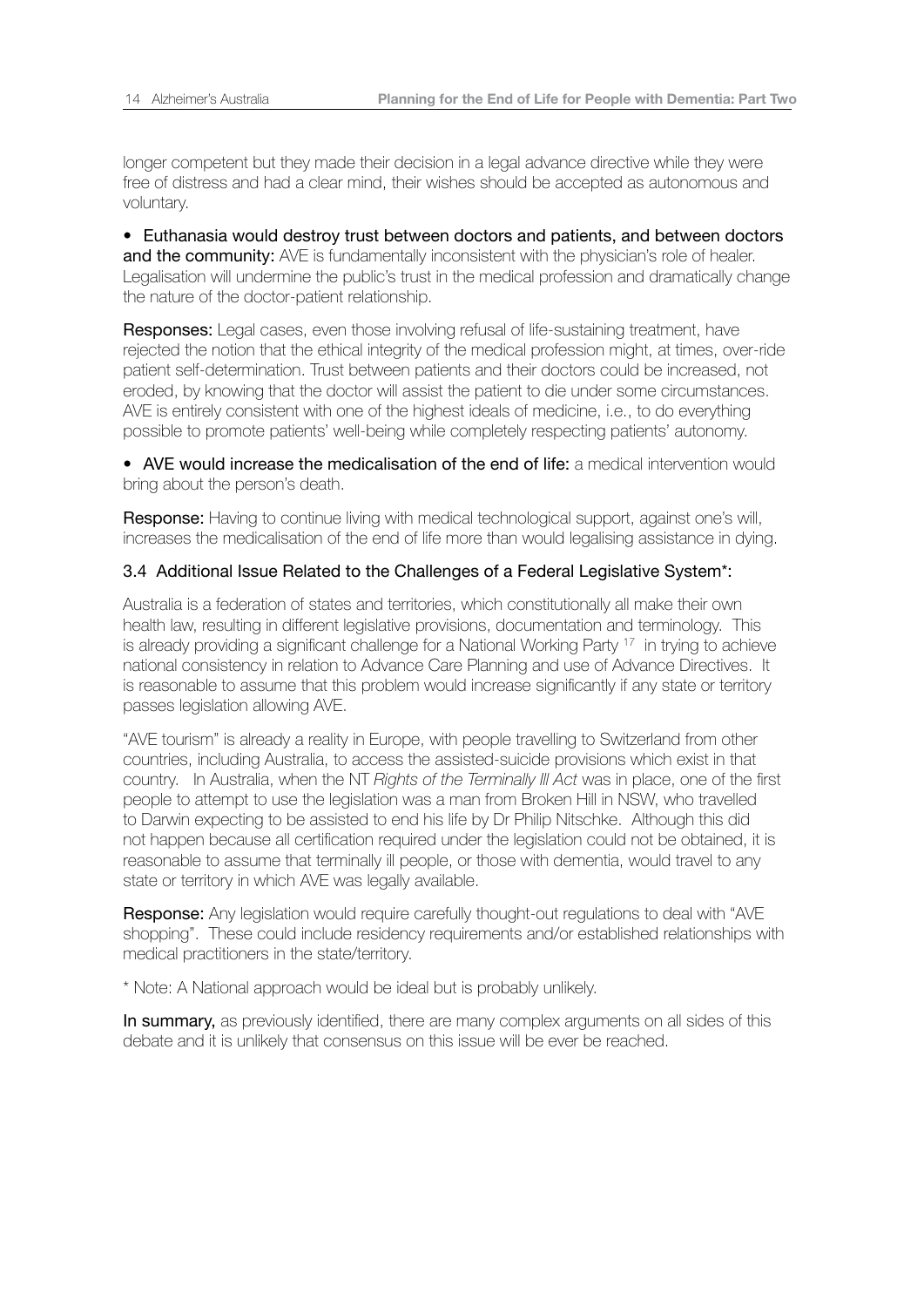### **SECTION 4: SPECIFIC AVE ISSUES FOR PEOPLE WITH DEMENTIA**

All of the issues and arguments discussed above take on an additional level of complexity when they are applied to people with dementia. Some people with dementia live for many years with good – or at least acceptable – quality of life, even when they have lost the capacity to make many or most of their own decisions (see Part 1 of this publication for a discussion of Capacity). Some issues are presented below, followed, where appropriate, by responses to the statements. However, some issues will require much more discussion, debate and community-wide research to ensure that all the salient points have been considered.

### 4.1 Major Issues

### • Distress at being diagnosed with dementia could trigger a request for AVE:

The trauma of a diagnosis of dementia, especially when that is combined with limited understanding of what that will mean and fear for their quality of life, or concern for the burden that loved ones will bear, may make AVE seem like the best option for some people with dementia. The stigma attached to dementia may also prompt such a request.

Response<sup>\*</sup>: Most legislation proposed in Australia and overseas requires a "cooling off" period after the first request and also a discussion with a palliative care specialist to ensure that the person and their family/carer understand the help that is available.

\*Note: while the responses to this issue, outlined above, may help to reduce the risk associated with distress associated with a diagnosis of dementia, it is acknowledged that this risk would nevertheless remain and that it is a serious issue which would require vigilance on the part of the family/carer and service providers in order to protect the person with dementia.

• Higher levels of support may be required for people with dementia: If legislation is passed allowing AVE, people with dementia would require an even higher level of counselling and support than is the case for the general population; this would need to be provided early in the disease process by counsellors skilled in working with people with impaired capacity and these resources are simply not in place.

Response: Continued lobbying of governments at all levels must be undertaken by both specialist medical and consumer groups to try to achieve adequate resources to provide the best counselling and support possible. However, in a country such as Australia with both geographical and multicultural challenges, "adequate resources" will be difficult to achieve. Nevertheless, if such legislation is passed, care will be needed to ensure that people with dementia are not denied access to it on the basis that adequate counselling is not in place, as this would constitute double discrimination.

• Possible effect of recent media coverage of increasing numbers of people with dementia: The stigma that attaches to dementia in our current society is too great to risk AVE for people with dementia. At its extreme, this attitude is reflected in a statement reported by the UK Daily Telegraph on 18 Sep 2008, where Baroness Warnock, a UK Government advisor on ethics during the 1980s, said that people suffering dementia may have "a duty to die" because they are a burden on their families and the National Health Service 18.

Response: One of the biggest challenges for people working in this sector is to alert the community and policy-makers to the undoubted large and rapid increase ahead in the number of people with dementia but at the same time to not cause so much alarm and fear that it results in a backlash against people with dementia. It is also important that media coverage does not make everyone in the community who is becoming older think that it is inevitable that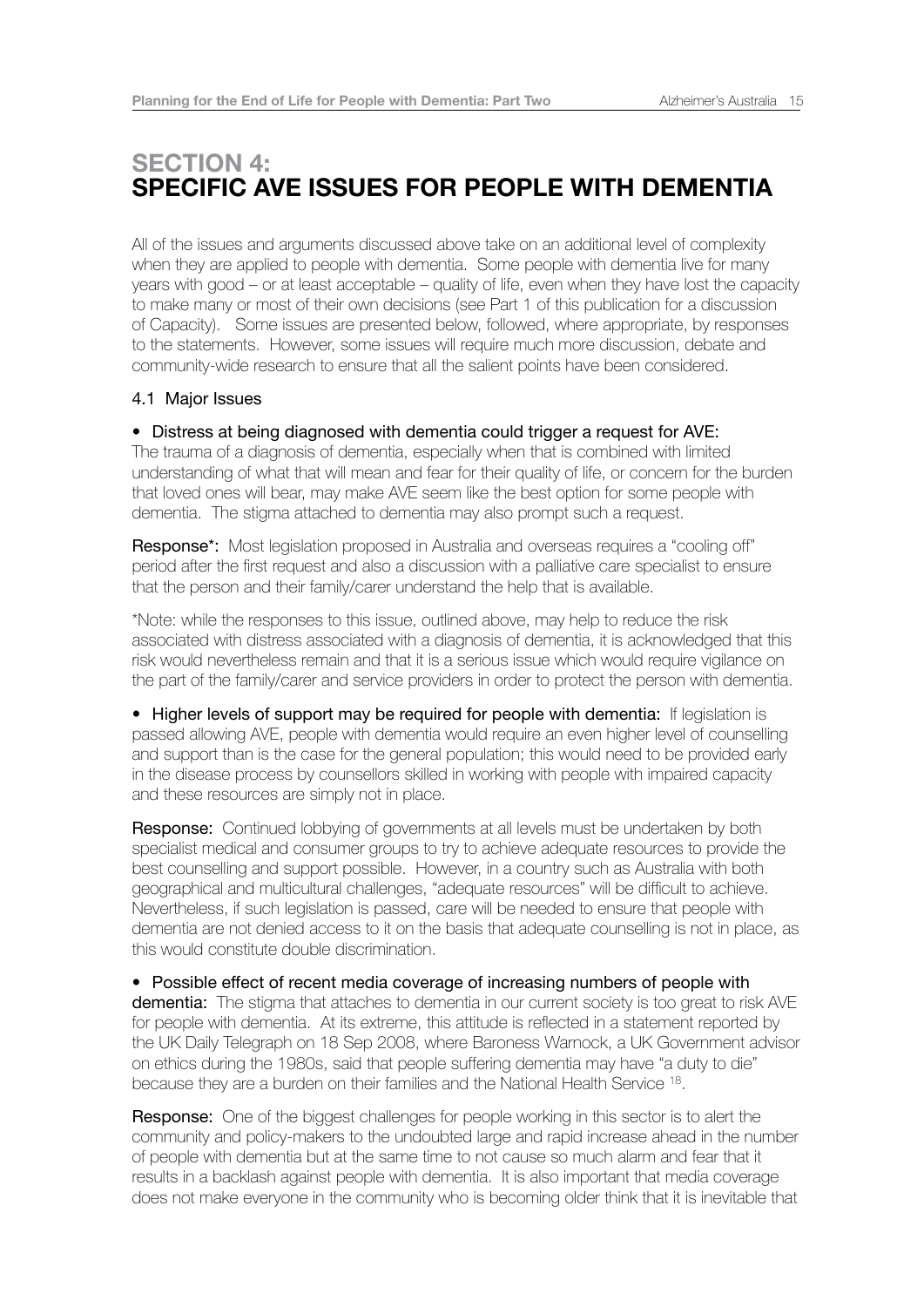they will develop dementia. While *numbers* of people with dementia will certainly increase, because of the increasing longevity of the population, the *percentage* of people in each age group who have dementia is not increasing.

Approximately 12% of people in their early 80s have dementia and this increases to approximately 25% for those aged 85 and above – which means that 88% of 80-84-year-olds and 75% of those aged 85 and above do not have dementia! Communicating a balanced message will demand great skill.

### • Should a previously expressed wish for AVE by a person with dementia be

respected? A person who may previously have expressed a wish for AVE when their condition reached a particular level would no longer be able to competently request that when the time came, even if it was legally available by then. If previously expressed wishes are to be actioned, there would need to be very careful regulations about how such wishes are recorded. Options for people with dementia could include writing their wishes in an Advance Directive when they were in the early stages of the disease and still had capacity and/or they could ask their legally-appointed substitute decision-maker to organise AVE for them at a particular point in their disease process.

Opponents of AVE claim that advance requests for AVE are not uncommon in places such as the Netherlands and Belgium. However, Hertogh19 in an "evaluation of the practice of euthanasia" in the Netherlands, found an "absence of euthanasia cases concerning patients with dementia and a written advance euthanasia directive". He suggests two principal reasons for this absence: one is that it is not possible to be certain that the patient is truly experiencing the suffering they feared; the second is that advanced dementia prevents the opportunity for shared decision-making between the patient and doctor that euthanasia should entail. This finding is supported by a broadcast by Radio Netherlands Worldwide on 24 November 2010 (downloaded 12/1/11) which indicated that most doctors in the Netherlands would not proceed with a request for AVE in an Advance Directive, particularly if it was completed some years before, because they require the person to confirm, *at the time that AVE is to be administered*, that this is still what they want.

It is also difficult to see how asking for AVE in an Advance Directive or through a substitute decision-maker is different to asking in an Advance Directive or through a substitute decisionmaker for life-sustaining treatments to be withheld or withdrawn at a given stage of illness – options that are currently legally available – given that both actions (AVE and withdrawing/ withholding treatment) will result in death.

There could be a degree of difference if the person completed the Advance Directive or gave their instructions many years previously, based on what they thought their life might be like if they had advanced dementia, if once they actually reached that stage they appeared to be comfortable and not in distress. This could raise doubts about the validity of respecting the Directive or the instructions of a substitute decision-maker. In such cases a treating medical practitioner who might be prepared to provide AVE should seek advice from their hospital ethics committee or from the Public Guardian (or equivalent) in their particular state/territory before proceeding.

### • Should others be able to request AVE for people with advanced dementia?

Response: We understand too little about how a person with dementia feels to be confident about taking such decisions on their behalf. If AVE becomes legally available and a person with dementia has not specifically requested that they are to receive it, they should not receive it. There would be no evidence that this is what the person would choose for themselves, were they competent to speak. Many people working in this field strongly advocate that the term "euthanasia" should only ever be used in relation to a specific request from a competent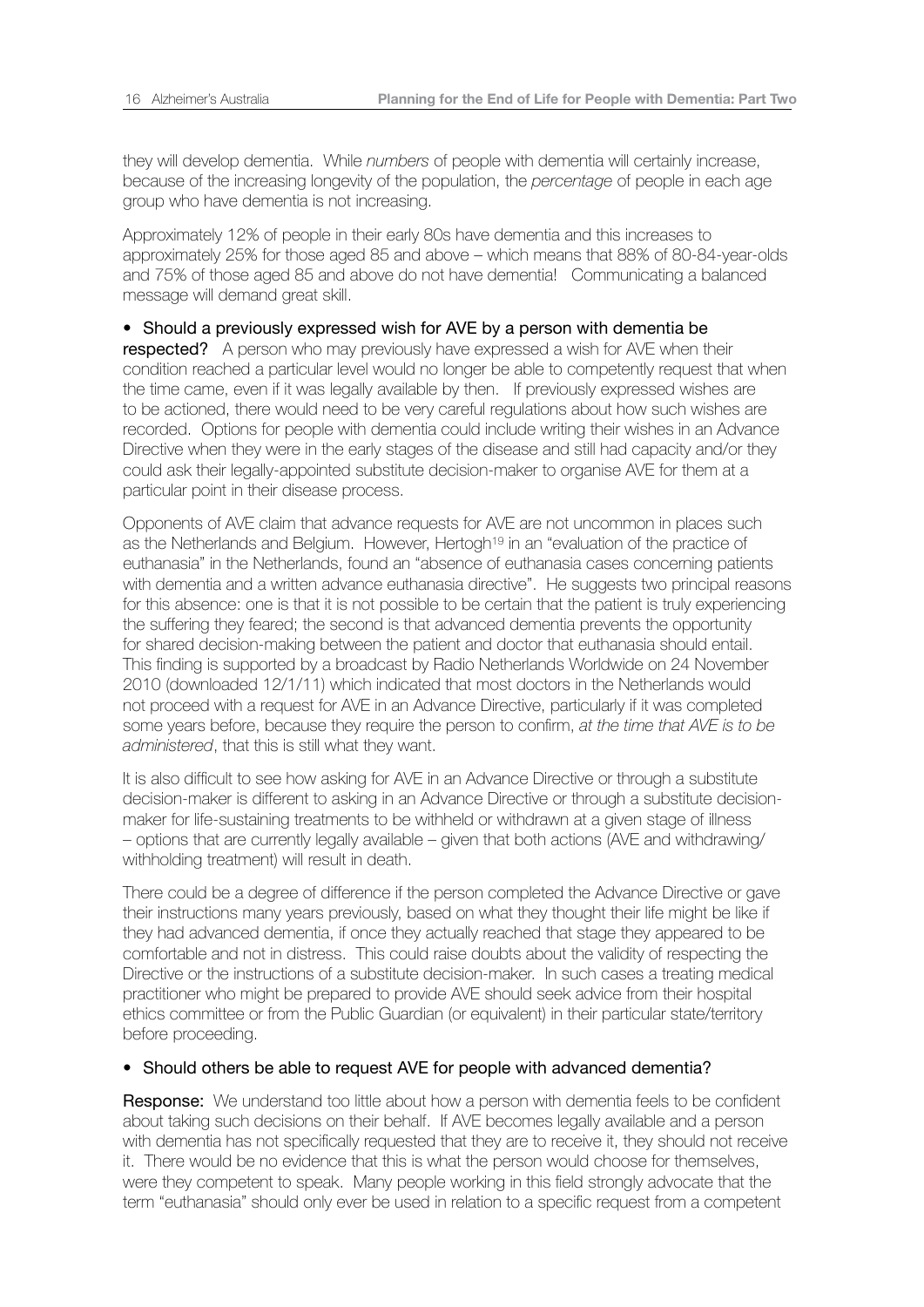person. If the person with dementia who has not requested AVE was obviously in pain or otherwise distressed, medical procedures should be utilised to provide the best comfort care and symptom relief for them, even if this subsequently hastened their death, but such actions should not be called euthanasia.

It would also be a very big burden for a substitute decision-maker to carry (whether that person was appointed by the patient themselves or was the legally authorised "next in line" to make substitute decisions) if they had to make such a decision.

• Should a request for AVE made while this is illegal be honoured if AVE is legal at a later time? A person who receives a diagnosis of dementia now, while AVE is illegal in this country, may request in their Advance Directive that they be provided with AVE when/if they reach a specific set of conditions in their illnesses trajectory "provided legislation is then in place which would allow for such an action".

Response: It is difficult to predict what a court would decide in such a case, given that what the person requested was illegal when the request was made but was posited against the action becoming legal when it was required to be provided.

### 4.2 Other Issues

Three other issues of particular relevance to end-of-life care of people with dementia, which are frequently misrepresented as AVE, are: adequate pain management; withholding artificial nutrition and hydration; and treatment of pneumonia or other infections with antibiotics. These issues were discussed at length in Part 1 in relation to people with dementia. A summary of the issues is repeated here because these actions are frequently misconstrued as AVE when they are absolutely not – they are legally sanctioned actions which are an essential part of good end-of-life care.

Adequate pain management: Every person (competent or not) has the right to adequate control of pain and other symptoms; to leave someone in pain or distress is abuse, yet research shows that people with dementia often die with inadequate pain control.<sup>20</sup> The Nuffield Council on Bioethics <sup>21</sup> notes that:

 [T]here is evidence that people with dementia experience poor care at the end of their lives, with badly controlled pain ... (and that) ... recent research in the UK has suggested that amongst older people who die in hospital, those who have dementia are less likely to receive palliative medication ... than people who do not have dementia.

With good palliative care, almost all dying patients can be kept comfortable but still "awake" enough to communicate with family and friends. Proper assessment of pain in people with dementia is a skill which many health care providers lack; if someone no longer has capacity they may lack the ability to tell someone that they are in pain. However, good assessment tools, such as the Abbey Pain Scale <sup>22</sup>, are available and every health care professional who works with people with dementia or terminally ill people should be trained to use these tools. Giving adequate pain relief, even if it subsequently hastens the person's death by a few hours or days, is not AVE, it is good medical care. In fact, leaving someone in severe pain can hasten their death as they can suffer cramping or respiratory distress because of the pain.

Sometimes a patient's pain relief is compromised because families fear the use of morphine and object to its use, thinking that giving it equates to AVE. This is not the case but the treating health care professionals may need to give the family sufficient information for them to understand that morphine – or any other drugs – will only be given in the doses needed to control the person's pain or other symptoms. While death may be hastened, the intention is to relieve the patient's pain and other symptoms and their death will be a result of their illness, not of the medication. AVE should never be a substitute for adequate pain relief.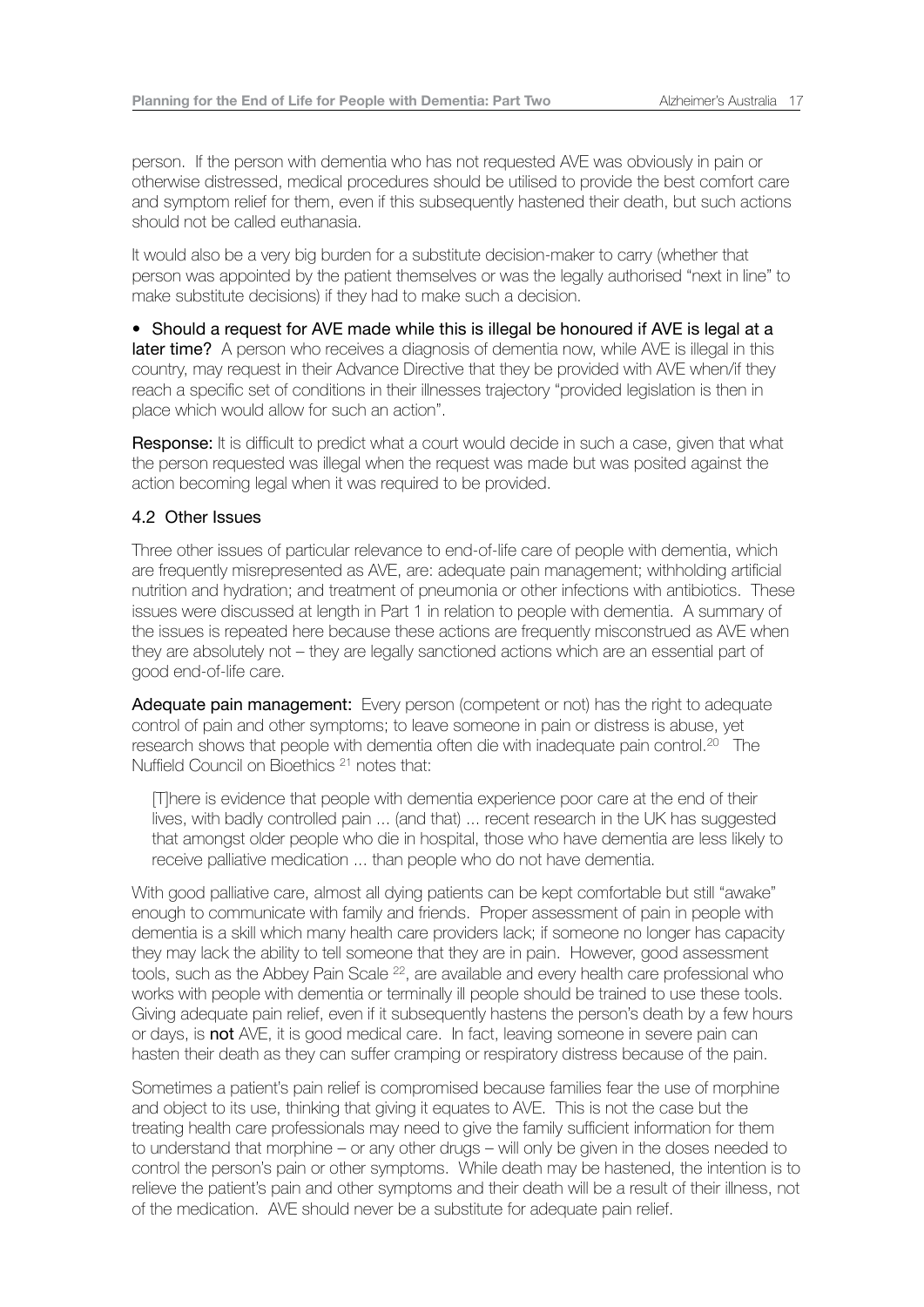(Note: While seldom confused with AVE, an important issue related to adequate management of pain and other symptoms is access to good palliative care. The quality and availability of palliative care varies tremendously, especially for people in rural and regional communities. This problem is exacerbated for people with dementia because many palliative care practitioners have little or no training in providing palliative care to people with dementia. See Section 3 in Part 1 of this publication for a thorough discussion of the issue of palliative care for people with dementia).

Withholding artificial nutrition and hydration (food or fluids): For a person with dementia, loss of the swallowing reflex is a normal part of advanced dementia, and a sign that death is approaching. To continue artificial nutrition and hydration\*\* when the person has reached this stage of their illness can actually increase their suffering <sup>23</sup> and even deprive them of a peaceful death. 24 25 (See Part 1 of this publication for more information about this).

(\*\*Artificial nutrition and hydration: food or fluid provided through a tube down the person's nose or a tube inserted directly into the stomach).

It can be very challenging for carers and other family members to understand and accept that the person with dementia no longer wants or needs food or fluids. Carers or family members may feel helpless and think that providing food for the person they love is at least "doing something". Unfortunately, what they may be doing is causing the person distress and discomfort – or even actual suffering. Withholding artificial nutrition and hydration from a person with advanced dementia is not AVE, it is good medical care.

**Refusal of antibiotics:** "Pneumonia is common among patients with advanced dementia, especially towards the end of life". <sup>26</sup> Unless they have been specifically refused, antibiotics are often used to treat pneumonia, even in terminally ill people with dementia, based on the assumption that this will both prolong life and improve comfort. However, in a 6-year study conducted by Givens et al (2010) of over 320 nursing home residents with advanced dementia, the researchers found that while such treatment was associated with prolonged survival it did not improve the comfort levels of the patients with advanced dementia. This raises the question, "Is it ethical to prolong the life of a person in such a condition?" Again, not giving antibiotics to such patients is  $not$  AVE – while the research did show prolonged survival, in reality it is not prolonging their life, it is merely prolonging their dying.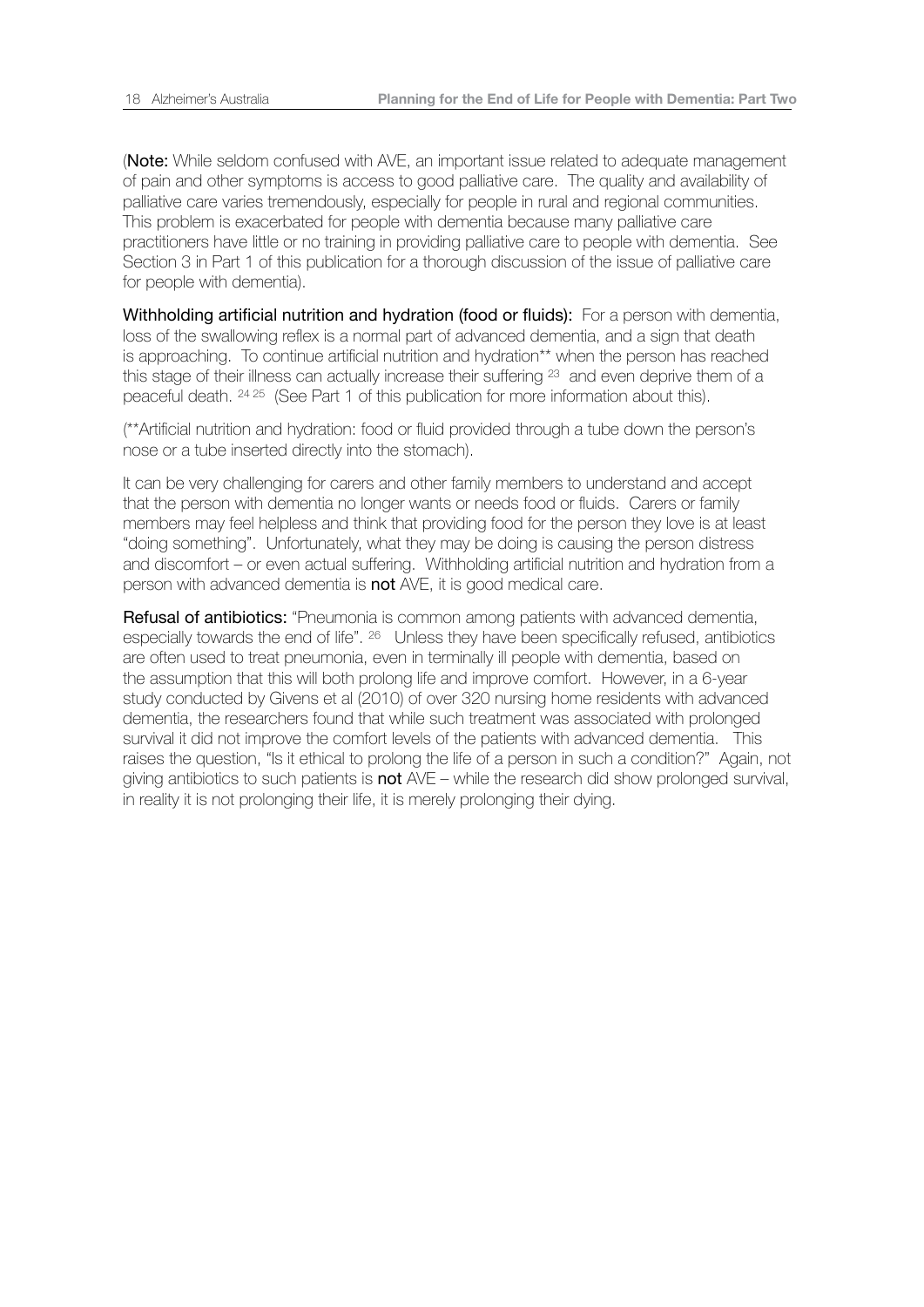### **SUMMARY**

The issues outlined above, and in Part 1 of this publication, illustrate just how complex the issue of end-of-life care is for people with dementia. The rights and needs of many stakeholders have to be taken into account:

• patients have a right to the best quality of life possible; to have their wishes respected within the limits of the law; and at the end of life they need – and have a right to receive – exemplary care, especially in relation to pain and symptom management;

• carers have a right to be supported so the burden does not become too great; they have a need for good information about medical, legal, financial, social and ethical issues and, where possible, training to help them undertake the demanding work that they do;

• doctors have a need for better training to understand how to care for people with dementia and their families, as well as better training in pain management and palliative care; they also need information about the legal rights of the patients and of themselves;

• nurses also require better information and training and they also need to be acknowledged for the excellent work that many of them do to support their patients and their families, often beyond the call of duty.

If AVE ever becomes legally available the main challenge will be to support those who clearly want it to record their wishes and work with their carers to achieve the patient's desired outcomes while at the same time strongly protecting those who do not want it. In the meantime, a much bigger investment is needed to promote awareness and understanding of dementia.

For a thorough understanding of all of the issues around end-of-life care for people with dementia and their families, we recommend that Part 1 and Part 2 of this publication be read as one document.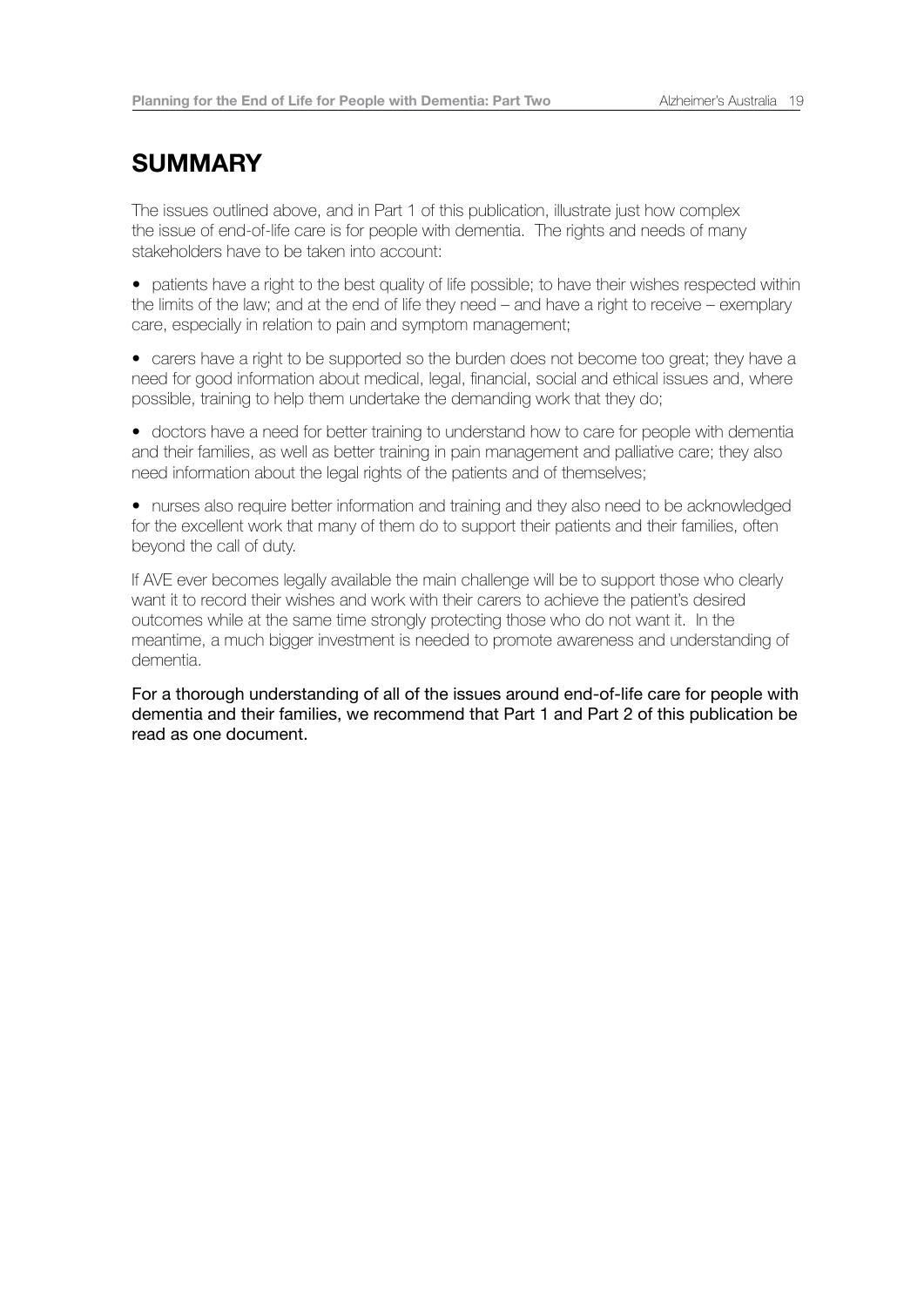### **REFERENCES**

1 Cartwright CM, Williams GM, Steinberg MA, Najman JM. *Community and Health/Allied Health Professionals' Attitudes to Euthanasia: What are the Driving Forces?* Report to the National Health and Medical Research Council, August 2002.

2 Cartwright CM, Robinson GW, Steinberg MA, Williams GM, Najman JM and Tyler WB. *End-of-life decision-making. Perspectives of Northern Territory doctors, nurses and community members.* Report, 1998. The University of Queensland & Northern Territory University.

3 Steinberg MA, Parker MH, Cartwright CM, Macdonald FJ, Del Mar CB, Williams GM and Hoffenberg R. *End-of-Life Decision-Making: Perspectives of General Practitioners and Patients.* Report to the General Practice Evaluation Programme of the Commonwealth Department of Human Services and Health, July 1996. (1996a).

4 Steinberg MA, Cartwright CM, Najman JM, MacDonald SM, Williams GM. *Healthy Ageing, Healthy Dying: Community and Health Professional Perspectives on End-of-Life Decision-Making.* Report to the Research and Development Grants Advisory Committee (RADGAC) of the Commonwealth Department of Human Services and Health, February 1996. (1996b).

5 (EPAC) European Association for Palliative Care. Euthanasia and physician-assisted suicide: a view from an EAPC Ethics Task Force, *Palliative Medicine* 2003; 17: 97-101.

6 Senate Standing Committee on Legal and Constitutional Affairs, Parliament of Australia, *Rights of the Terminally Ill (Euthanasia Laws Repeal) Bill 2008* (2008).

7 Cartwright CM, Williams GM, Steinberg MA, Najman JM. *Community and Health/Allied Health Professionals' Attitudes to Euthanasia: What are the Driving Forces?* Report to the National Health and Medical Research Council, August 2002.

8 Cartwright CM, Robinson GW, Steinberg MA, Williams GM, Najman JM and Tyler WB. *End-of-life decision-making. Perspectives of Northern Territory doctors, nurses and community members.* Report, 1998. The University of Queensland & Northern Territory University.

9 Steinberg MA, Parker MH, Cartwright CM, Macdonald FJ, Del Mar CB, Williams GM and Hoffenberg R. *End-of-Life Decision-Making: Perspectives of General Practitioners and Patients.* Report to the General Practice Evaluation Programme of the Commonwealth Department of Human Services and Health, July 1996. (1996a).

10 Steinberg MA, Cartwright CM, Najman JM, MacDonald SM, Williams GM. *Healthy Ageing, Healthy Dying: Community and Health Professional Perspectives on End-of-Life Decision-Making.* Report to the Research and Development Grants Advisory Committee (RADGAC) of the Commonwealth Department of Human Services and Health, February 1996. (1996b).

11 Kollas CD, Boyer-Kollas B. Evolving Medicolegal Issues in Palliative Medicine. *J Pall Med*  2007; 10(6): 1395-1401.

12 Rich BA. Physician's Legal Duty to Relieve Suffering. *EWJM*, 2001; 175:151-152.

13 Shapiro RS. Health Care Providers' Liability Exposure for Inappropriate Pain Management. *J Law, Medicine and Ethics.* 1996; 24: 360-364.

14 Tucker KL. Medico-Legal Case Report and Commentary: Inadequate Pain Management in the Context of Terminal Cancer. The Case of Lester Tomlinson. *Pain Medicine*, 2004; 5(2): 214-228.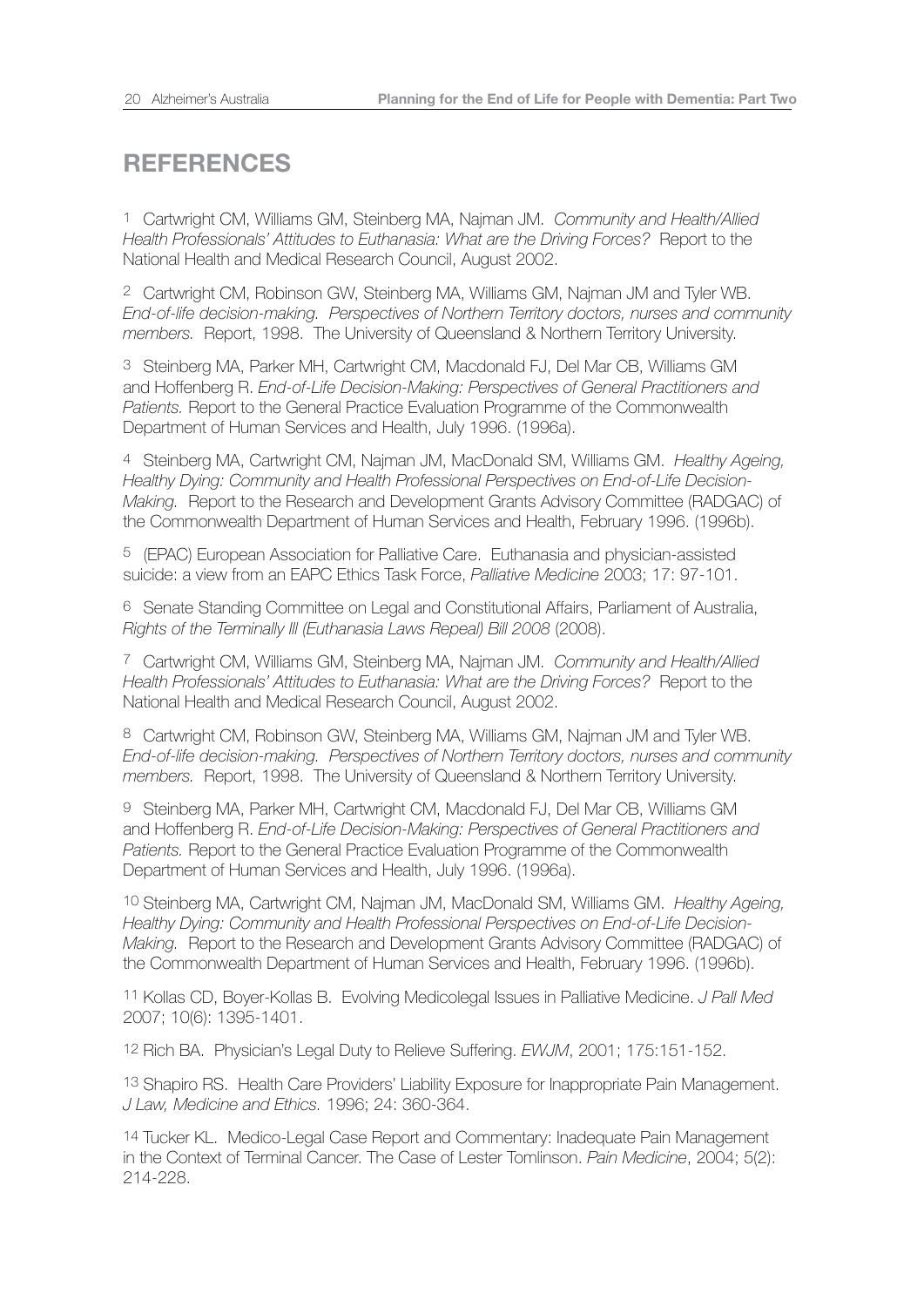15 Seale C. Continuous Deep Sedation in Medical Practice: A Descriptive Study, *Journal of Pain and Symptom Management*, 2010; 39(1): 44-53.

16 Cellarius V. Terminal sedation and the "imminence condition". *J Med Ethics*, 2008;34:69- 72.

17 Australian Health Ministers' Advisory Council (AHMAC) - Working Group of the Clinical, Technical and Ethical Principal Committee of the draft *National Framework for Advance Care Directives*, Dec 2010.

18 Lady Warnock, at the time Britain's leading moral philosopher, chaired a landmark Government committee in the 1980s that established the law on fertility treatment and embryo research.

19 Hertogh CM. The role of advance euthanasia directives as an aid to communication and shared decision-making in dementia. *J Med Ethics*, 2009; 35(2): 100-103.

20 Sachs GA, Shega JW, Cox-Hayley D. Barriers to Excellent End-of-life Care for Patients with Dementia. *J Gen Intern Med*, 2004; 19: 1057-1063.

21 Nuffield Council on Bioethics. Dementia: ethical issues. 2009.

22 Abbey J, Piller N, De Billis A, Esterman A, Parker D, Giles L, Lowcay B. The Abbey Pain Scale: A 1-Minute Numerical Indicator for People with End-Stage Dementia. *International Journal of Palliative Nursing*, 2004; 10(1): 6-13.

23 Finucane TE, Christmas C, Travis K. Tube feeding in patients with advanced dementia. *JAMA*, 1999; 282(14): 1365-1370.

24 Eggenberger SK, Nelms TP (2004). Artificial hydration and nutrition in advanced Alzheimer's disease facilitating family decision-making. Journal of Clinical Nursing 13, 661-667.

25 Berky PS. Withholding end-of-life medical nutrition and hydration: an ethically sound decision or an inhumane practice? *Maryland-Nurse*, 1998; 17 (8): 8-9.

26 Givens JL, Jones RN, Shaffer ML, Kiely DK, Mitchell SL. Survival and Comfort After Treatment of Pneumonia in Advanced Dementia. *Arch Intern Med*. 2010; 170(13):1102-1107.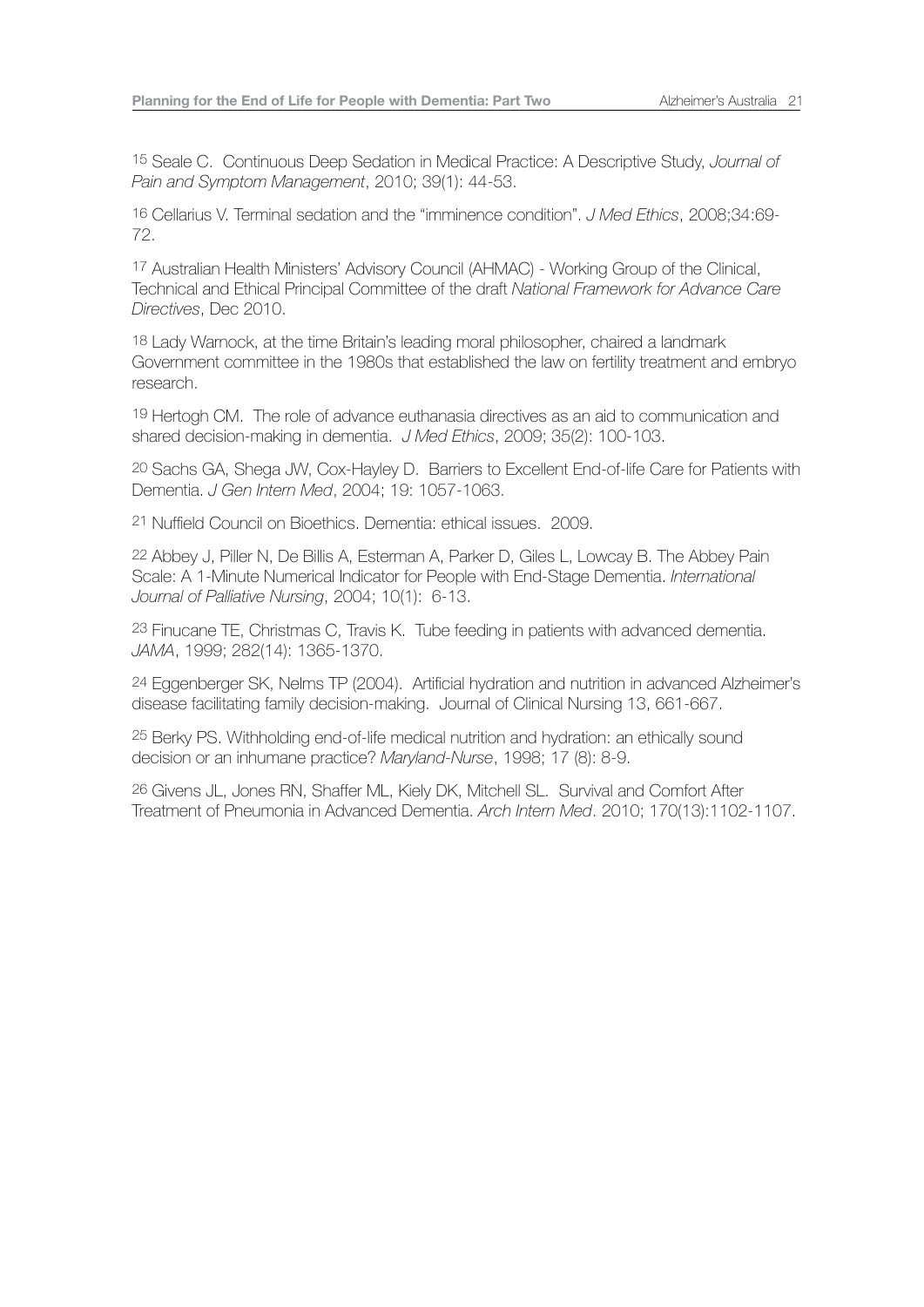# **ALZHEIMER'S AUSTRALIA PUBLICATIONS**

#### Quality Dementia Care Series

- 1. Practice in Residential Aged Care Facilities, for all Staff
- 2. Practice for Managers in Residential Aged Care Facilities
- 3. Nurturing the Heart: creativity, art therapy and dementia
- 4. Understanding Younger Onset Dementia
- 5. Younger Onset Dementia, a practical guide
- 6. Understanding Dementia Care and Sexuality in Residential Facilities
- 7. No time like the present: the importance of a timely dementia diagnosis

#### Papers

- 1. Dementia: A Major Health Problem for Australia. September 2001
- 2. Quality Dementia Care. February 2003
- 3. Dementia Care and the Built Environment. June 2004
- 4. Dementia Terminology Framework. December 2004
- 5. Legal Planning and Dementia. April 2005
- 6. Dementia: Can It Be Prevented? August 2005 (superceded by paper 13)
- 7. Palliative Care and Dementia. February 2006
- 8. Decision Making in Advance: Reducing Barriers and Improving Access to Advanced Directives for People with Dementia. May 2006
- 9. 100 Years of Alzheimer's: Towards a World without Dementia. August 2006
- 10. Early Diagnosis of Dementia. March 2007
- 11. Consumer-Directed Care A Way to Empower Consumers? May 2007
- 12. Dementia: A Major Health Problem for Indigenous People. August 2007.
- 13. Dementia Risk Reduction: The Evidence. September 2007
- 14. Dementia Risk Reduction: What do Australians know? September 2008
- 15. Dementia, Lesbians and Gay Men. November 2009
- 16. Australian Dementia Research: current status, future directions? June 2008
- 17. Respite Care for People Living with Dementia. May 2009
- 18. Dementia: Facing the Epidemic. Presentation by Professor Constantine Lyketsos. September 2009
- 19. Dementia: Evolution or Revolution? Presentation by Glenn Rees. June 2010
- 20. Ethical Issues and Decision-Making in Dementia Care. Presentation by Dr Julian Hughes. June 2010
- 21. Towards a National Dementia Preventative Health Strategy. August 2010
- 22. Consumer Involvement in Dementia Research. September 2010
- 23. Planning for the End of Life for People with Dementia: Part 1. March 2011

### Reports commissioned from Access Economics

The Dementia Epidemic: Economic Impact and Positive Solutions for Australia, March 2003

Delaying the Onset of Alzheimer's Disease: Projections and Issues, August 2004

Dementia Estimates and Projections: Australian States and Territories, February 2005

Dementia in the Asia Pacific Region: The Epidemic is Here, September 2006

Dementia Prevalence and Incidence Among Australian's Who Do Not Speak English at Home, November 2006

Making choices: Future dementia care: projections, problems and preferences, April 2009

Keeping dementia front of mind: incidence and prevalence 2009-2050, August 2009

Caring places: planning for aged care and dementia 2010-2050, July 2010

### Other Papers

Dementia Research: A Vision for Australia. September 2004 National Consumer Summit on Dementia Communique. October 2005 Mind Your Mind: A Users Guide to Dementia Risk Reduction 2006 Beginning the Conversation: Addressing Dementia in Aboriginal and Torres Strait Islander Communities, November 2006 National Dementia Manifesto 2007-2010 Dementia: A Major Health Problem for Indigenous People. August 2007 In Our Own Words, Younger Onset Dementia. February 2009 National Consumer Summit Younger Onset Dementia Communique. February 2009 Dementia: Facing the Epidemic. A vision for a world class dementia care system. September 2009

*These documents and others available on www.alzheimers.org.au*